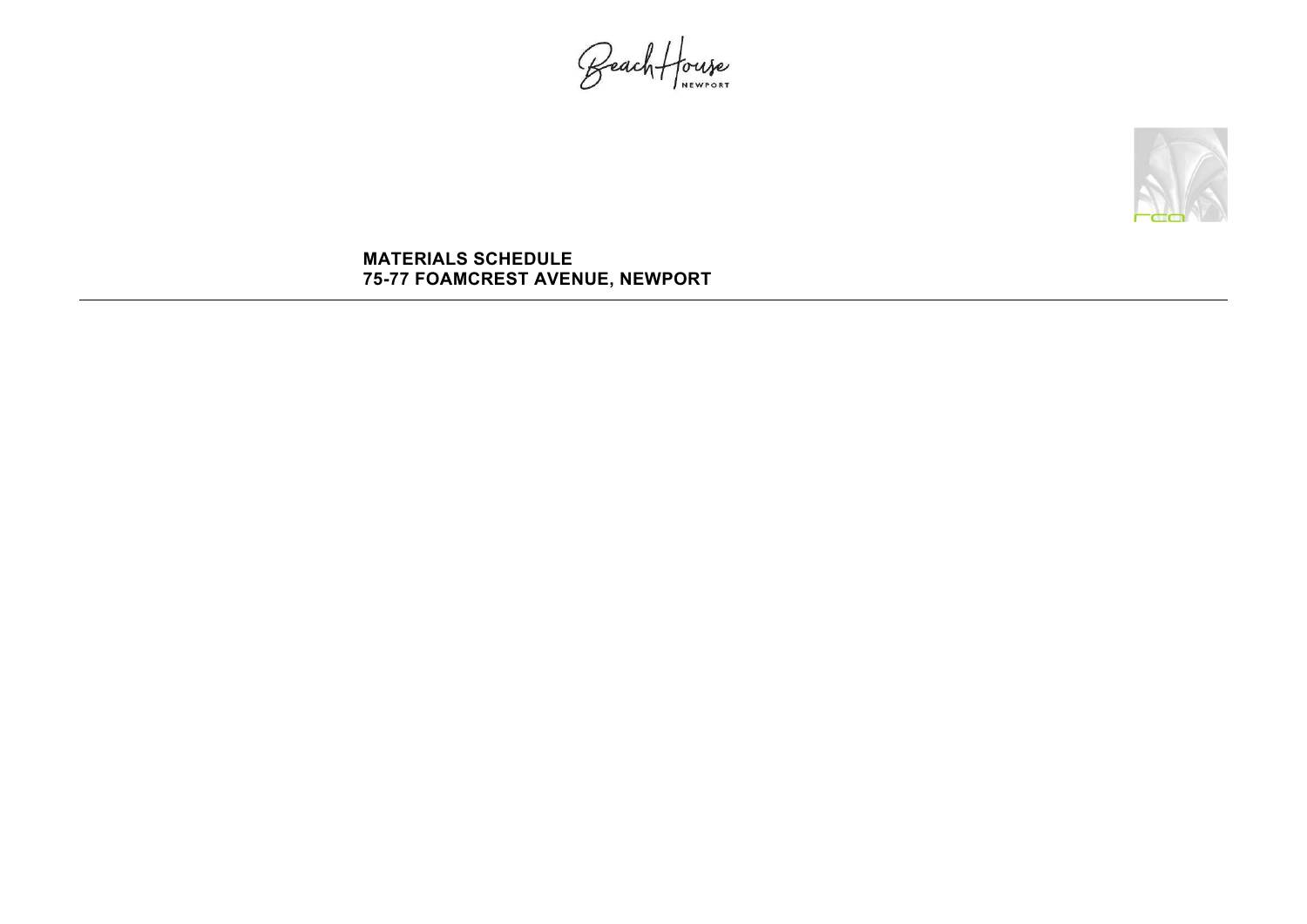Beach House

| Area or Item               | <b>Description</b>                                                                   | Image |
|----------------------------|--------------------------------------------------------------------------------------|-------|
|                            |                                                                                      |       |
| <b>INTERNAL APARTMENTS</b> |                                                                                      |       |
|                            | <b>Ground Floor</b>                                                                  |       |
| Doors                      | Paint Finish, colour "Natural White", with frame to match.                           |       |
| Walls                      | Painted render or plasterboard, colour to be Natural White                           |       |
| Windows & sliding doors    | Anodised aluminium framed windows and doors, Colour "Satin Quarry Beige" or similar. |       |
| Hardware                   | Parisi with brushed nickel finish.                                                   |       |

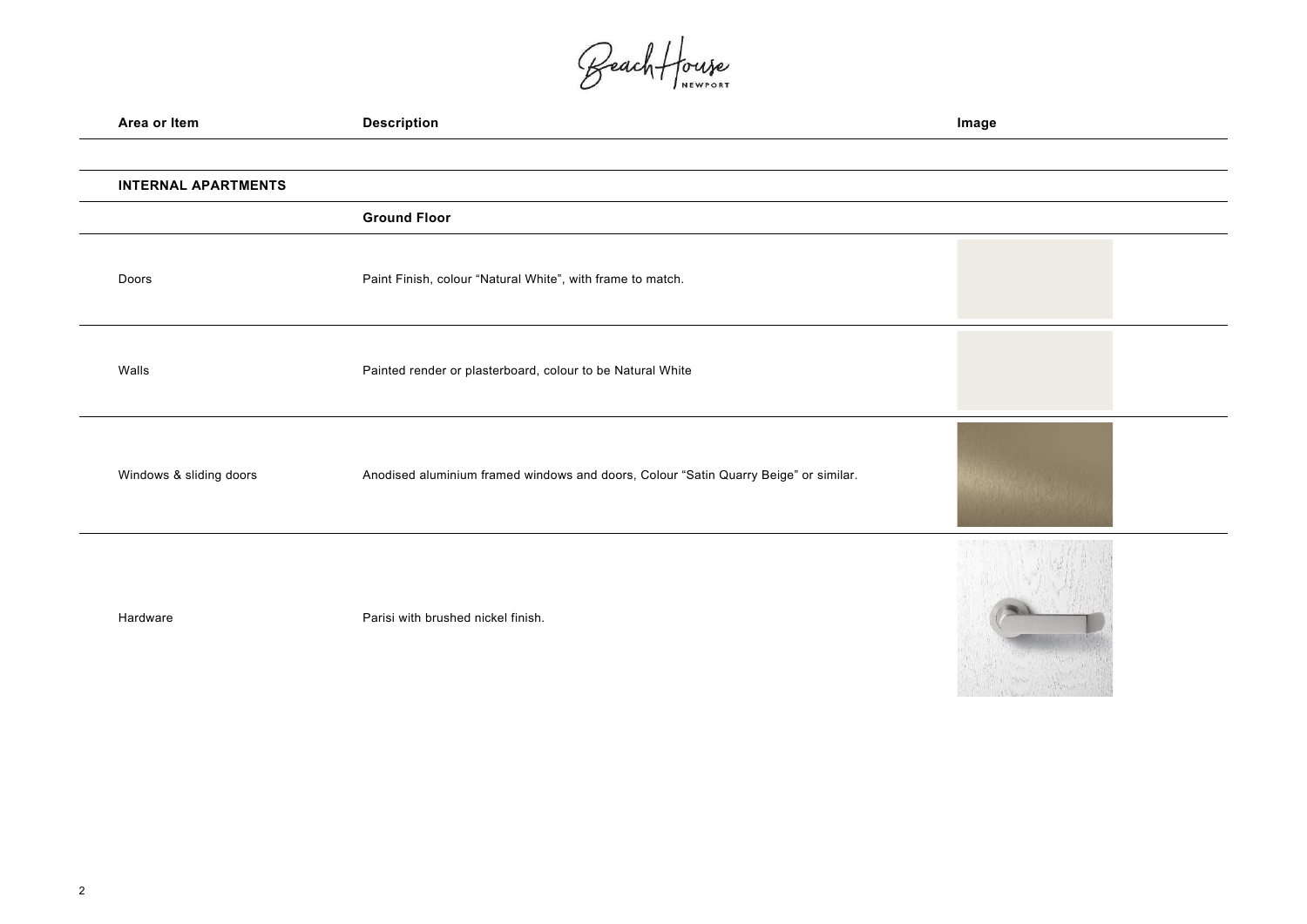

Beach House

|                         | <b>First Floor</b>                                                                                                                                                                            |
|-------------------------|-----------------------------------------------------------------------------------------------------------------------------------------------------------------------------------------------|
| Doors                   | Timber paneled doors - "Huon Trail" Tasmanian Oak 165 x 14.5 engineered flooring from Woodsmith<br>or similar, provide timber frames sized to match wall thickness, and finish to match door. |
| Walls                   | Timber paneled walls - "Huon Trail" Tasmanian Oak 165 x 14.5 engineered flooring from Woodsmith<br>or similar, or                                                                             |
|                         | Painted render or plasterboard, colour to be Natural White                                                                                                                                    |
| Windows & sliding doors | Anodised aluminium framed windows and doors, Colour "Satin Quarry Beige" or similar.                                                                                                          |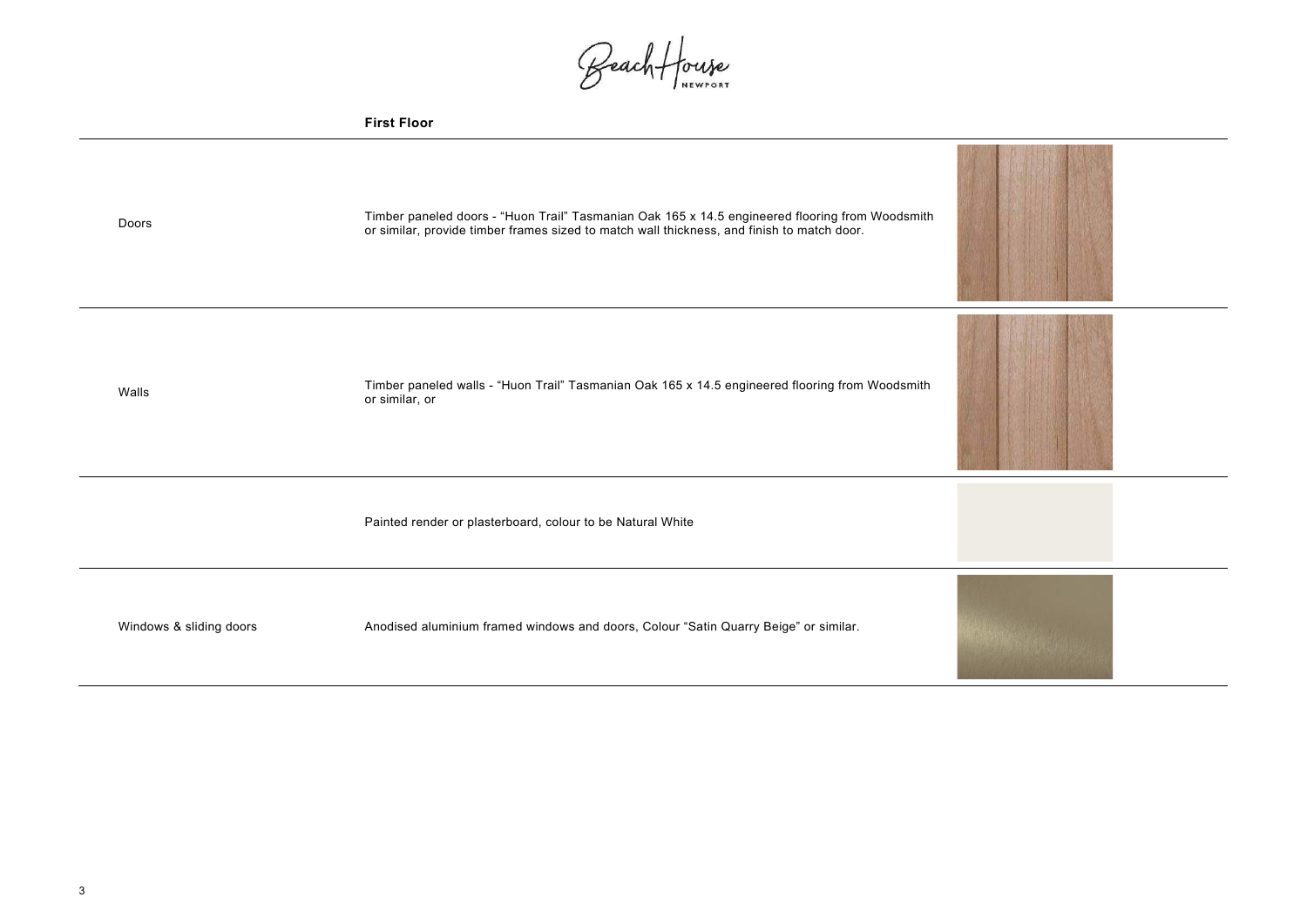Beach House

Hardware **Parisi with brushed nickel finish.** 

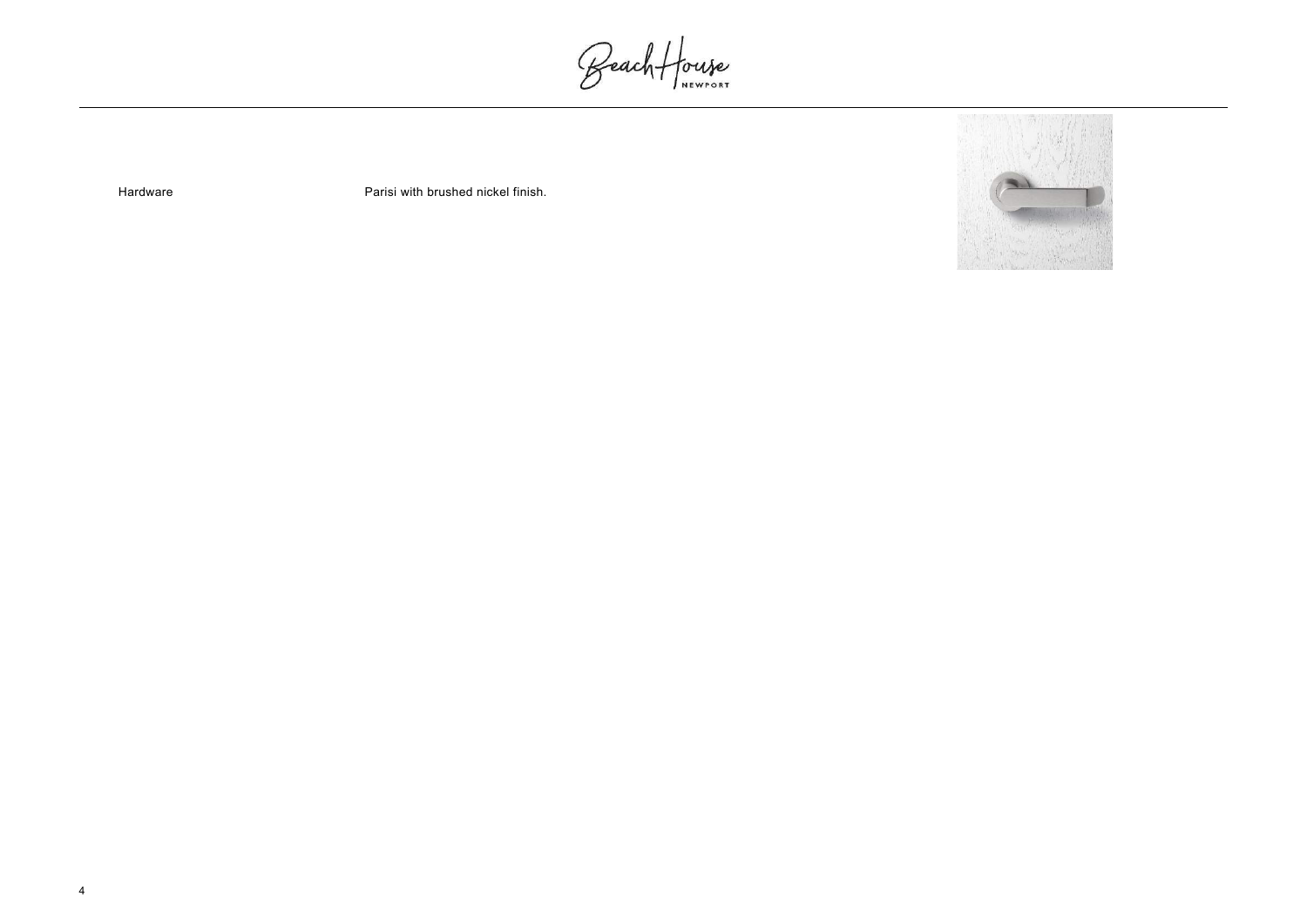



Beach House

| <b>LIVING AREAS</b> |                                                                                                                                                                                                                                      |  |
|---------------------|--------------------------------------------------------------------------------------------------------------------------------------------------------------------------------------------------------------------------------------|--|
|                     | <b>Ground Floor</b>                                                                                                                                                                                                                  |  |
| Floors              | Stone: Champagne Grey Limestone, honed finish, or similar.<br>Nom 20mm thick selected stone tiles and waterproof membrane to wet areas. Provide Regupol<br>acoustic system to first floor apartments to manufacturer's instructions. |  |
| Walls               | Acrylic render with paint finish, colour to be Natural White.                                                                                                                                                                        |  |
| Ceiling             | "Huon Trail" Tasmanian Oak 165 x 14.5 engineered flooring from Woodsmith or similar.                                                                                                                                                 |  |
| <b>Skirting</b>     | Flush 100 x 12mm painted timber to carpeted areas, colour to match walls.                                                                                                                                                            |  |
| Heating             | Gas bayonet provided to living room for additional heater if required                                                                                                                                                                |  |
| Joinery             | Tasmanian Oak veneer doors & drawer fronts.<br>Drawers to be Blum Tandem plus Blumotion with maximum drawer length and height within each<br>cabinet. All Hinges are to be Blum Cliptop with Blumotion                               |  |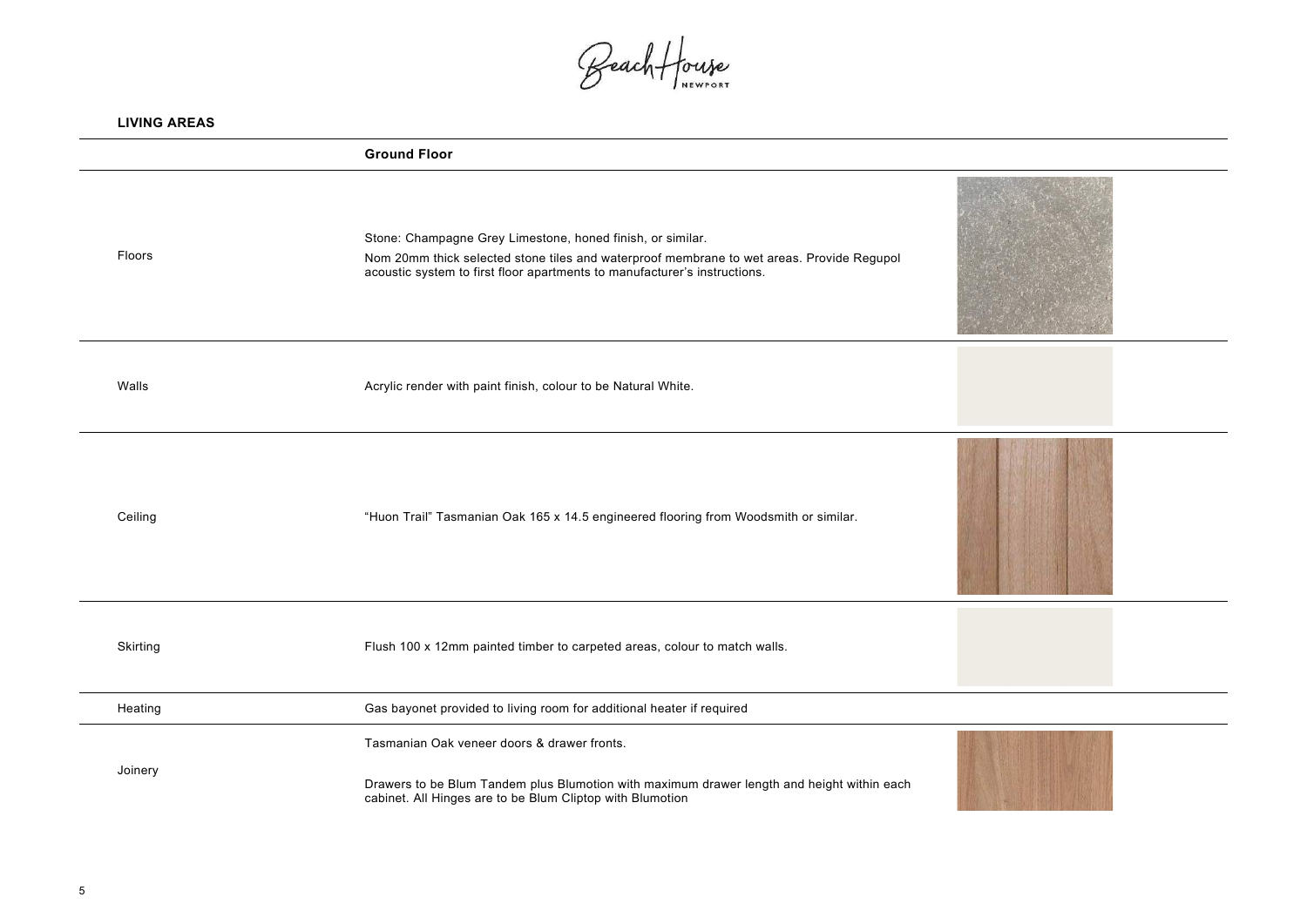Beach House

|  | First Floor |
|--|-------------|
|--|-------------|

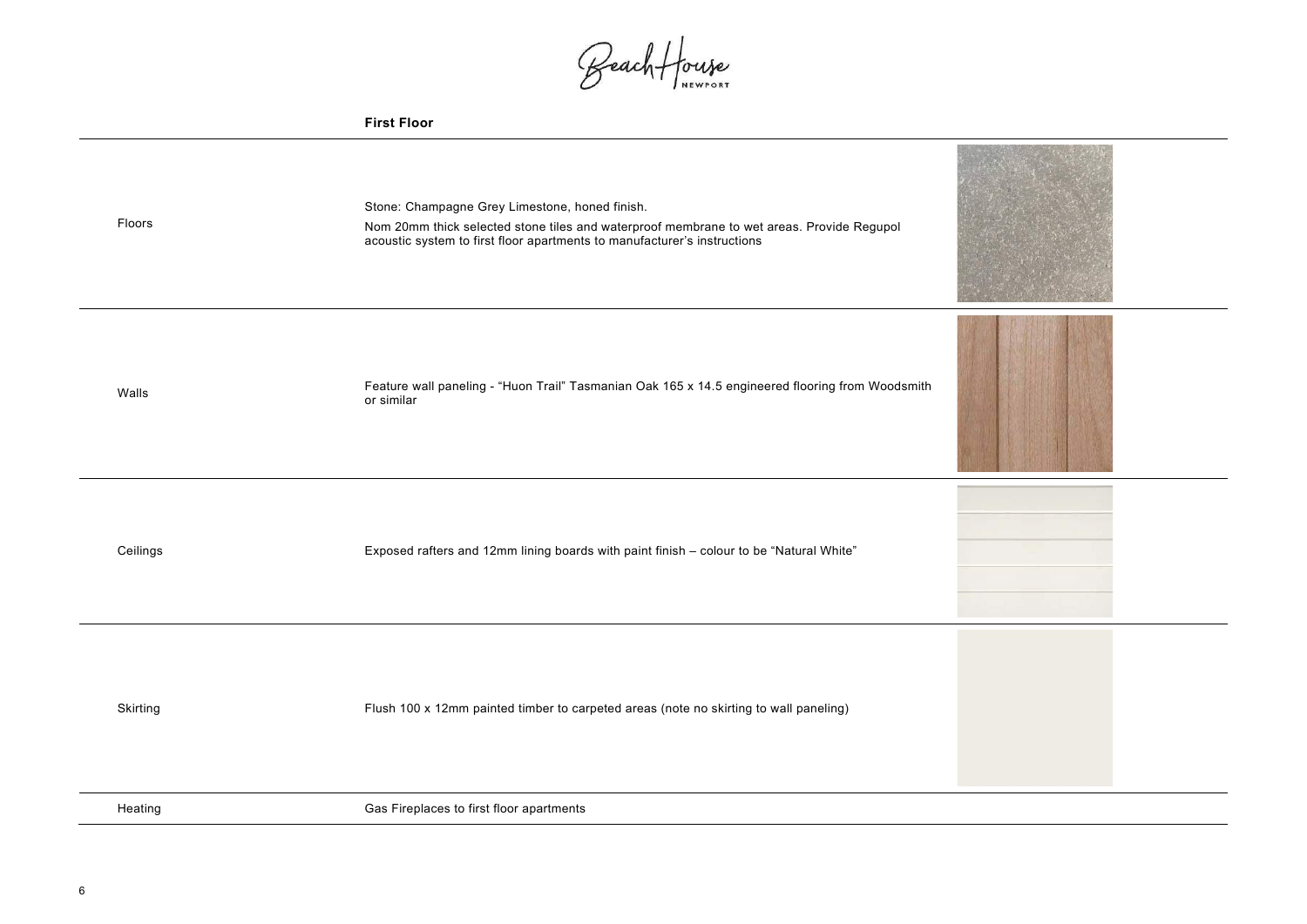Joinery

Beach House

Tasmanian Oak veneer.

Drawers to be Blum Tandem plus Blumotion with maximum drawer length and height within each cabinet.

All Hinges are to be Blum Cliptop with Blumotion

Fireplace Hearth and Benchtop Off Form Concrete hearth and benchtop 100mm thick benchtop to match external balustrade<br>expressed concrete band.

Joinery to be Stained Oak Timber Veneer or similar.

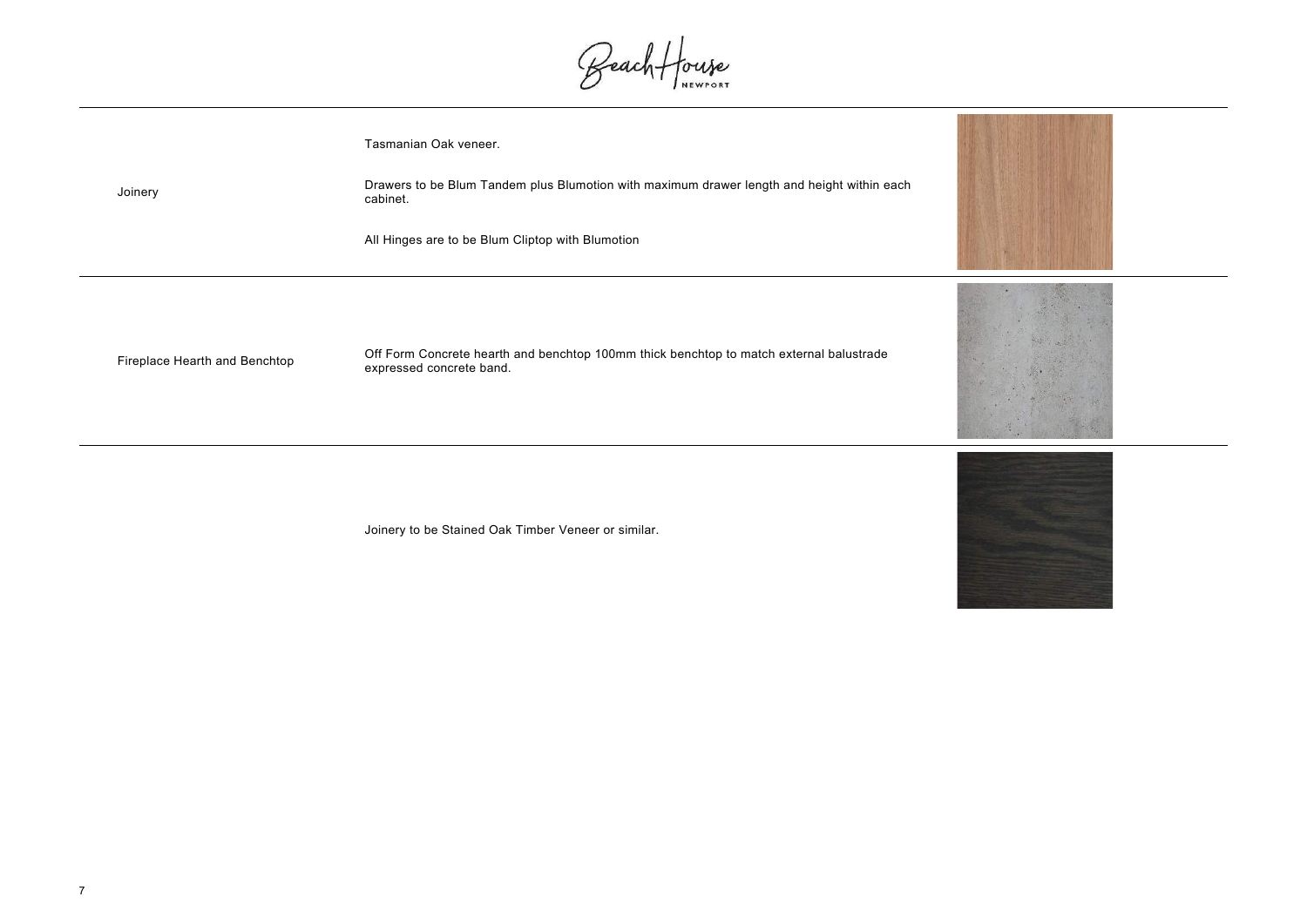

Beach House

| <b>KITCHENS</b>                    |                                                                                                                                                                                                                                     |     |
|------------------------------------|-------------------------------------------------------------------------------------------------------------------------------------------------------------------------------------------------------------------------------------|-----|
|                                    | <b>Ground Floor</b>                                                                                                                                                                                                                 |     |
| Floors                             | Stone: Champagne Grey Limestone, honed finish, or similar.<br>Nom 20mm thick selected stone tiles and waterproof membrane to wet areas. Provide Regupol<br>acoustic system to first floor apartments to manufacturer's instructions |     |
| Benchtop, sink & cooktop surrounds | Caesarstone - Snow                                                                                                                                                                                                                  |     |
| Feature splashback & single shelf  | Handmade Zellige Tiles in Off-White.                                                                                                                                                                                                |     |
| Rangehood Shroud                   | "Huon Trail" Tasmanian Oak 165 x 14.5 engineered flooring from Woodsmith or similar, laid<br>horizontally.                                                                                                                          | us, |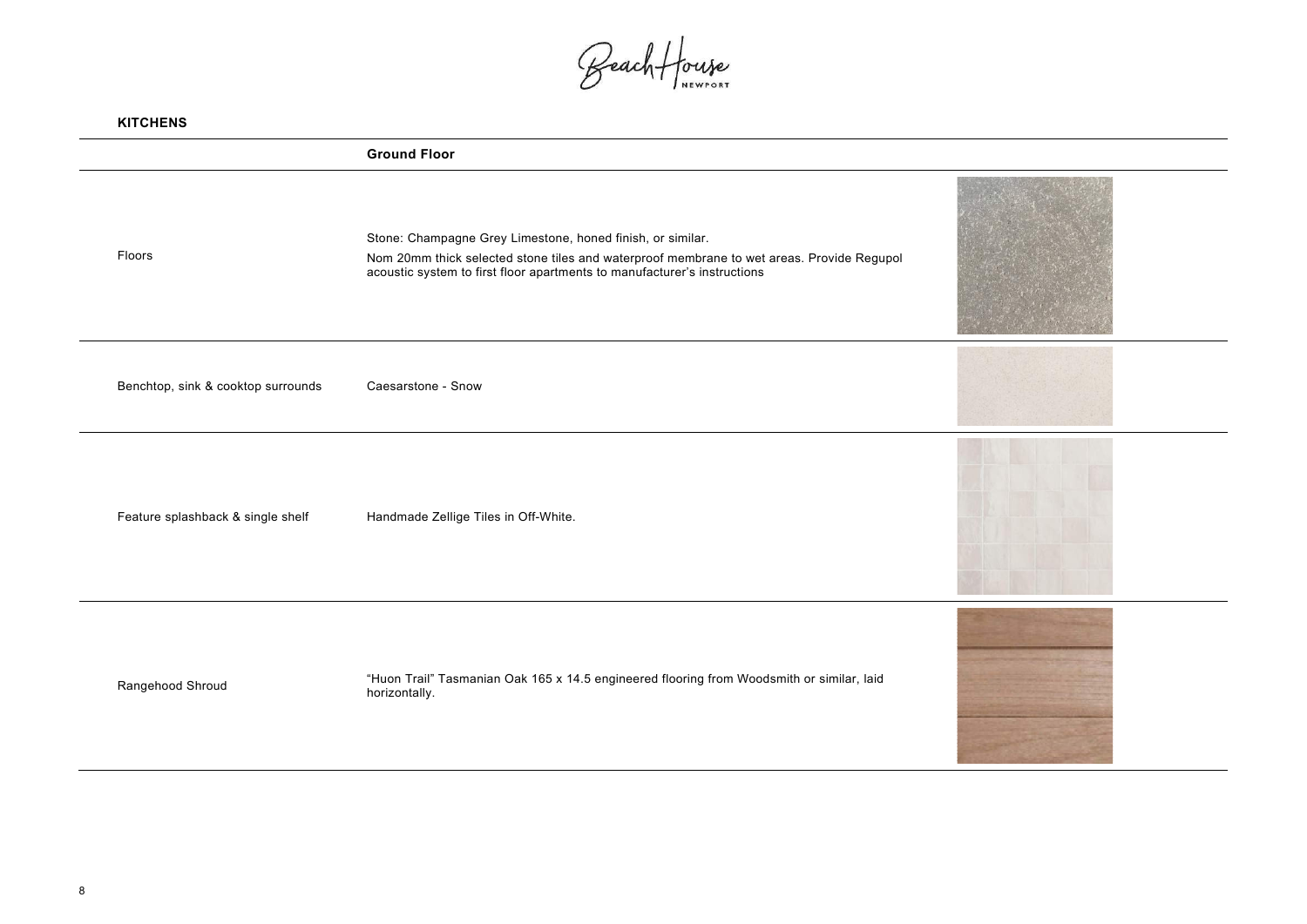

Beach House



Tasmanian Oak Timber Veneer.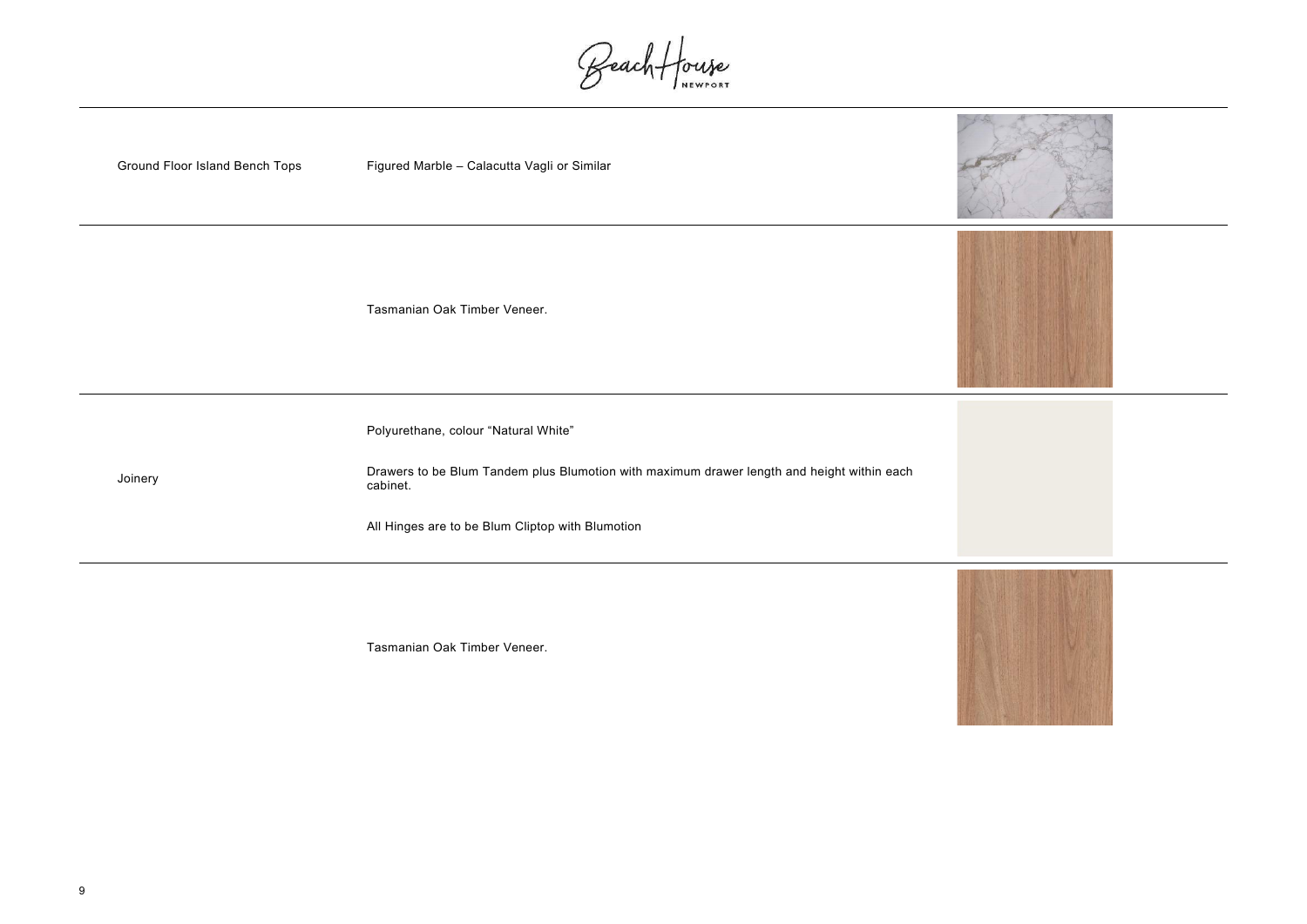

Beach House

| <b>KITCHENS</b>                    |                                                                                                                                                                                                                          |  |
|------------------------------------|--------------------------------------------------------------------------------------------------------------------------------------------------------------------------------------------------------------------------|--|
|                                    | <b>First Floor</b>                                                                                                                                                                                                       |  |
| Floors                             | Stone: Champagne Grey Limestone, honed finish.<br>Nom 20mm thick selected stone tiles and waterproof membrane to wet areas. Provide Regupol<br>acoustic system to first floor apartments to manufacturer's instructions. |  |
| Benchtop, sink & Cooktop surrounds | Caesarstone - Snow                                                                                                                                                                                                       |  |
| Feature Splashback & single shelf  | Handmade Zelige Tiles in Off-White.                                                                                                                                                                                      |  |
| Rangehood Shroud                   | Mirror Clad. Butt joints to corners where required. Polish all edges.                                                                                                                                                    |  |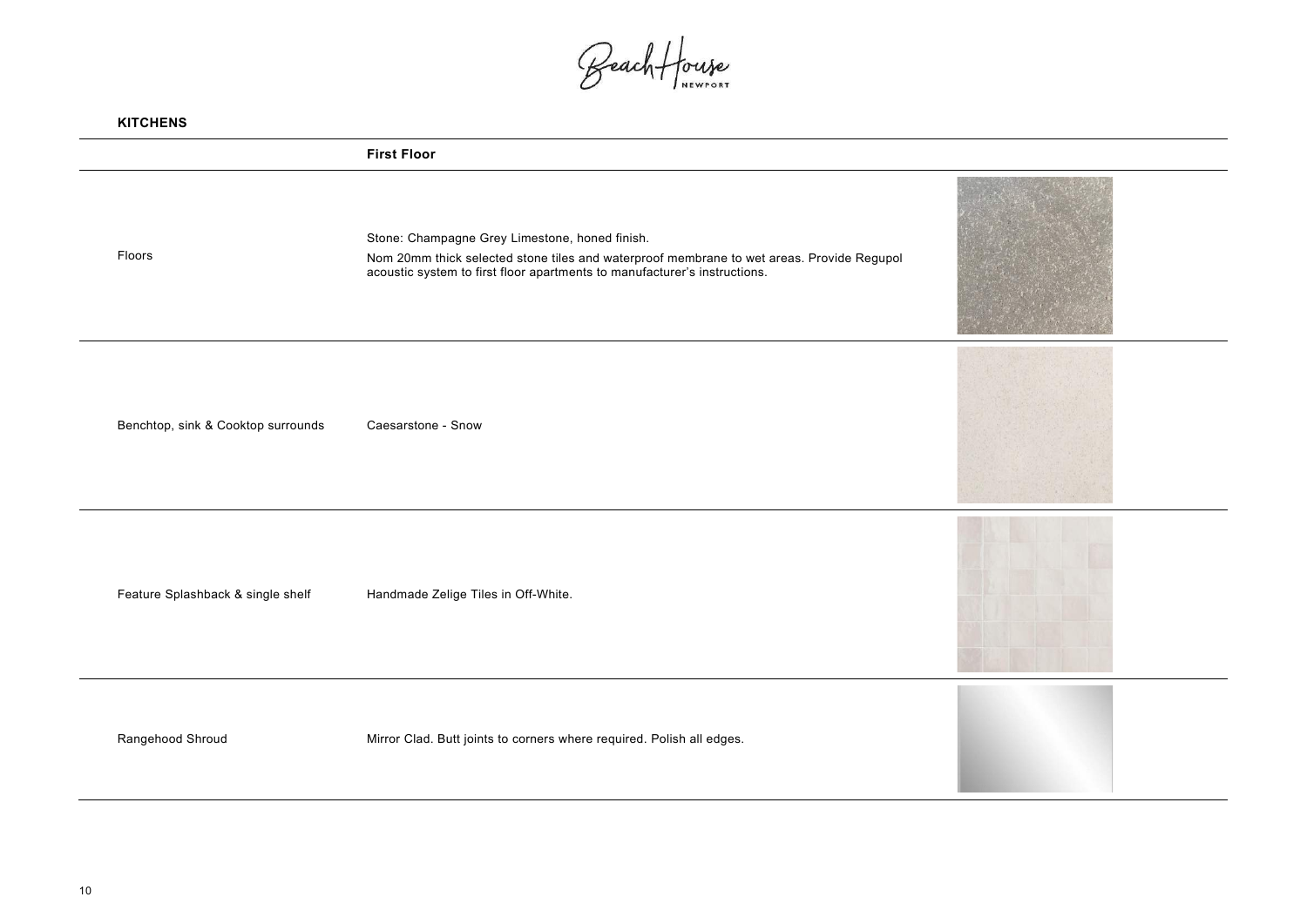

Beach House

First Floor Island Bench Tops & Joinery Figured Marble – Calacutta Vagli or similar.

Stained Oak Timber Veneer or similar.

Joinery

Polyurethane, colour "Natural White"

Drawers to be Blum Tandem plus Blumotion with maximum drawer length and height within each cabinet.

All Hinges are to be Blum Cliptop with Blumotion

Tasmanian Oak Timber Veneer.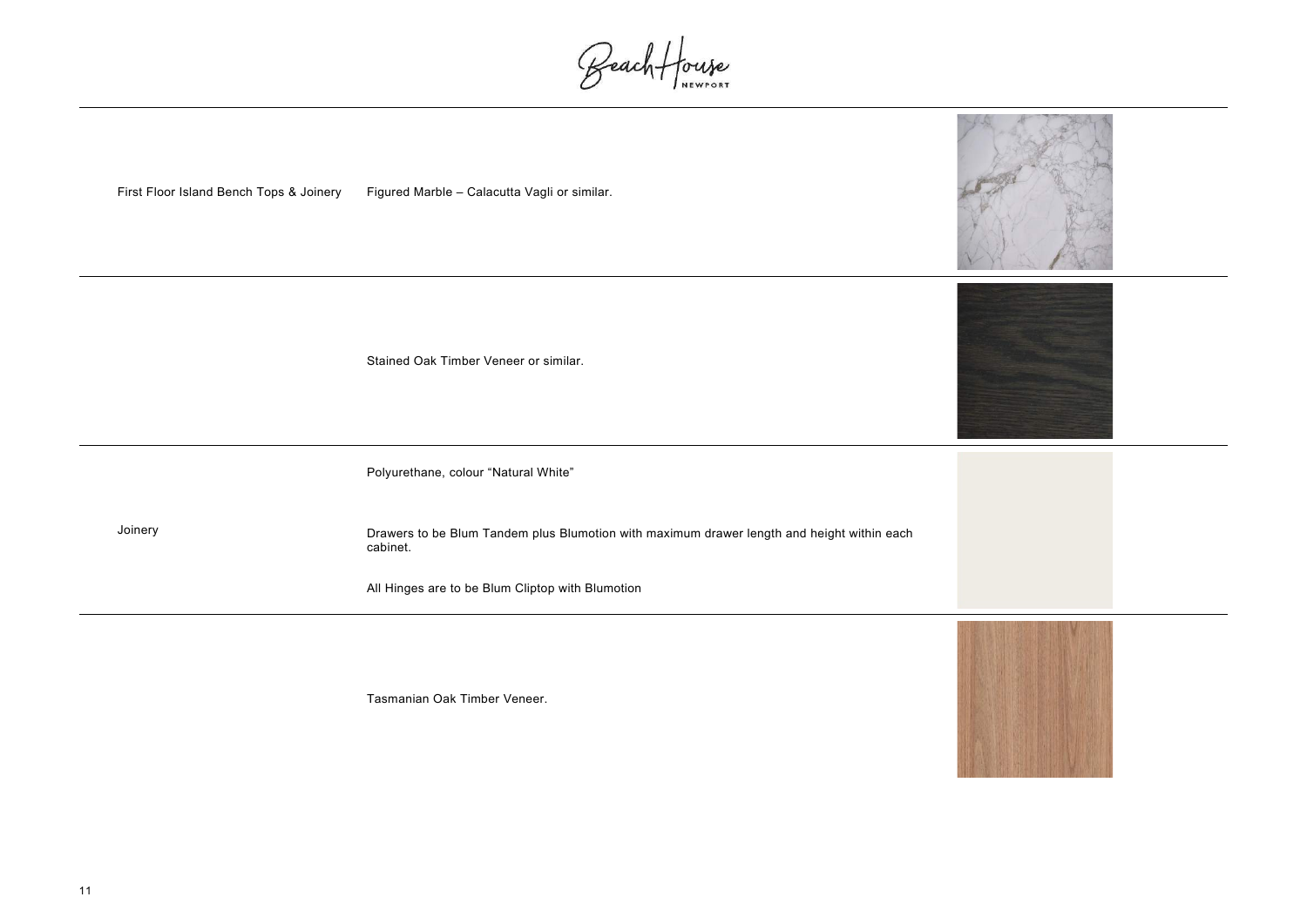

Beach House

| <b>APPLIANCES</b> |                                                                    |                    |
|-------------------|--------------------------------------------------------------------|--------------------|
| Oven              | Miele - 60cm built-in oven                                         |                    |
| Microwave         | Miele - 60cm built-in microwave                                    |                    |
| Cooktop           | Miele - 80cm Powerflex Induction cooktop<br>(Gas option available) |                    |
| Rangehood         | 90cm concealed undermount rangehood. To be externally ducted.      | $\circ$<br>$\circ$ |
| Dishwasher        | Miele - 60cm fully-integrated dishwasher                           |                    |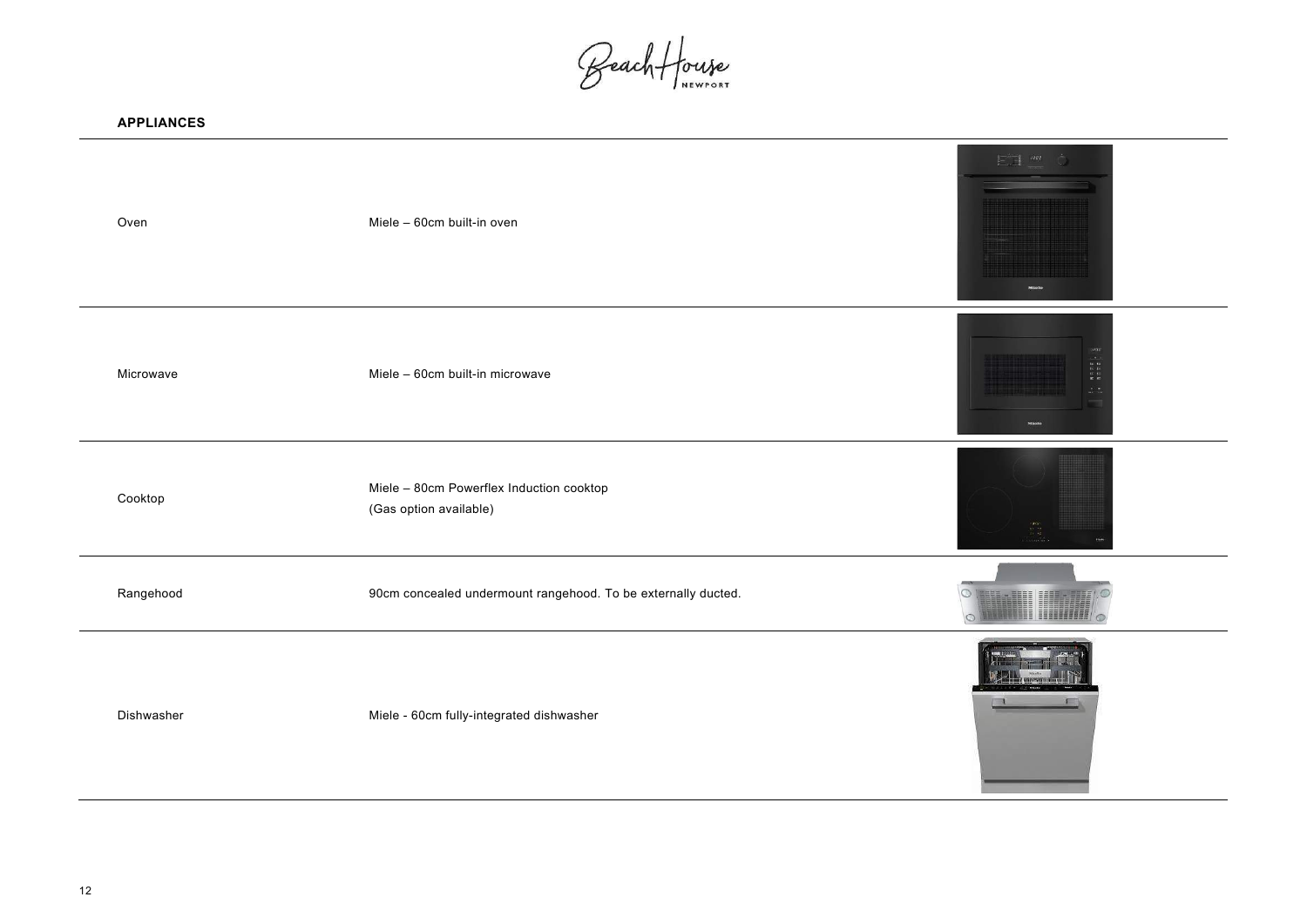Beach House

Sink and Tapware

Quadro Sink x 2







Envy Sink with Square Spout.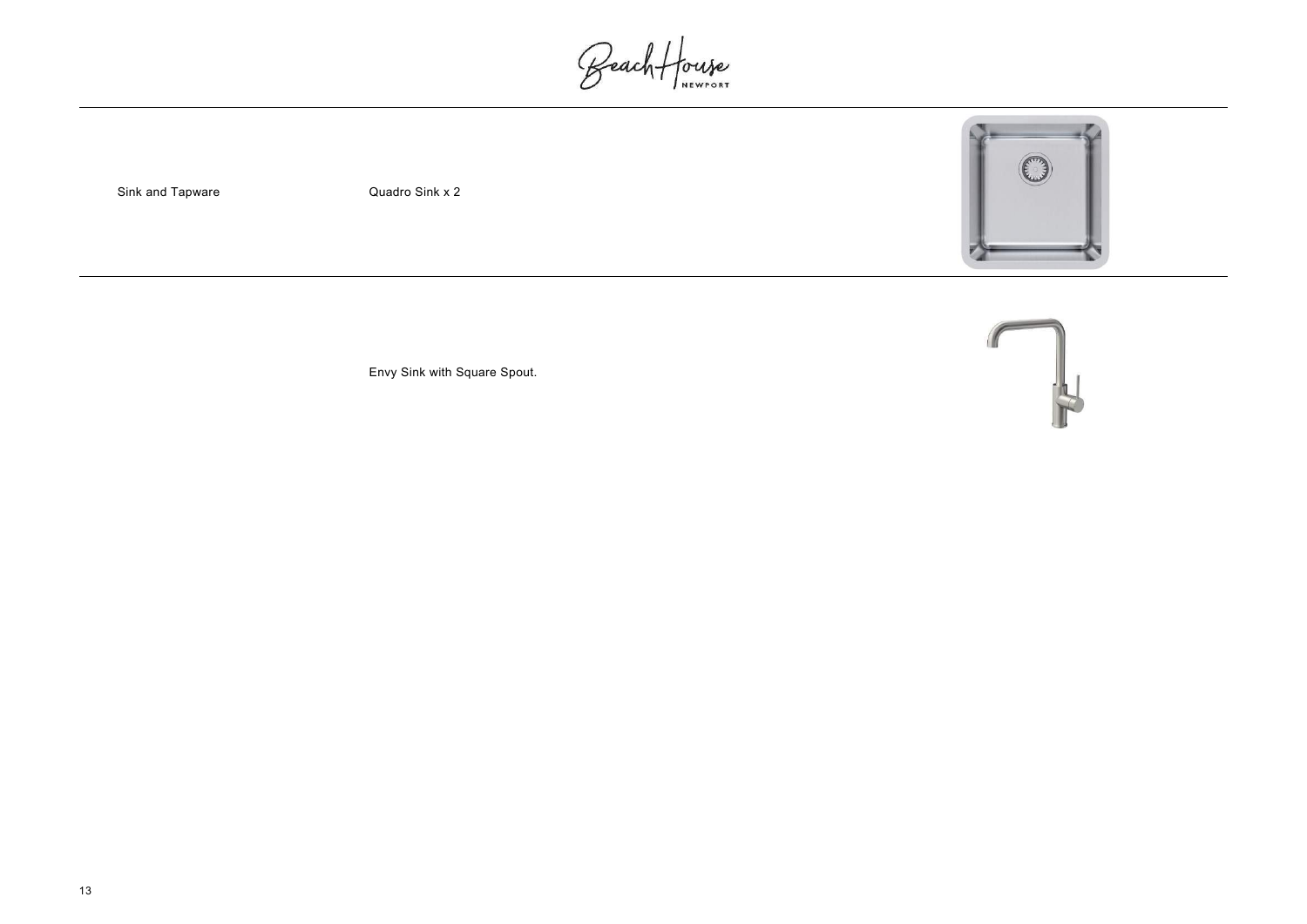

Beach House

Floors Stone: Champagne Grey Limestone, honed finish. Nom 20mm thick selected stone tiles and waterproof membrane to wet areas.

Walls Walls **Handmade-look tiles in white, mix of gloss and matte to create depth. Nom 75 x 300** 

Feature wall paneling (selected ensuites first floor only) - "Huon Trail" Tasmanian Oak 165 x 14.5 engineered flooring from Woodsmith, or similar.

Ceilings 10mm MR plasterboard or 6mm Villaboard with all joints taped and set and paint finish. Colour to be Ceiling White.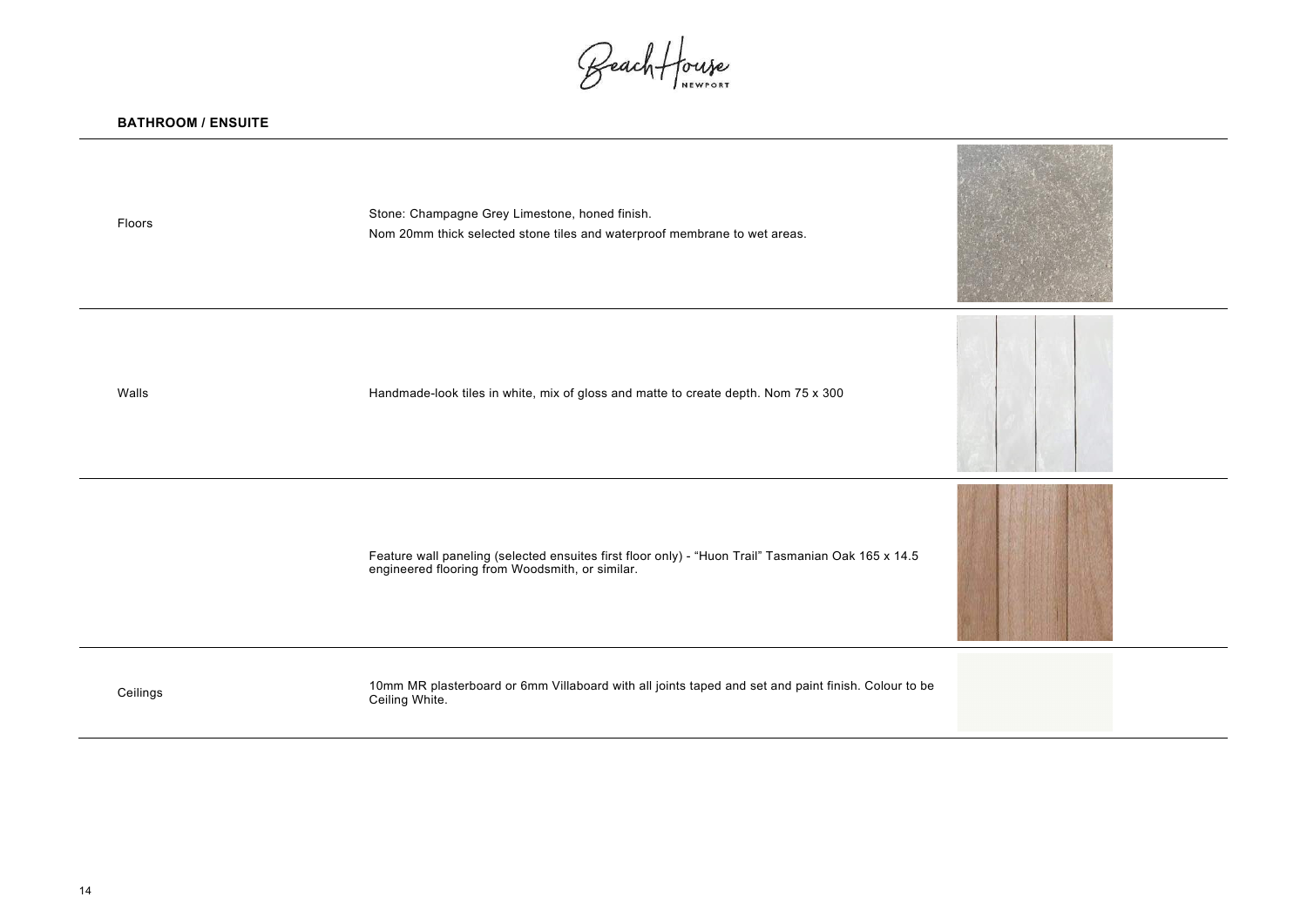Beach House

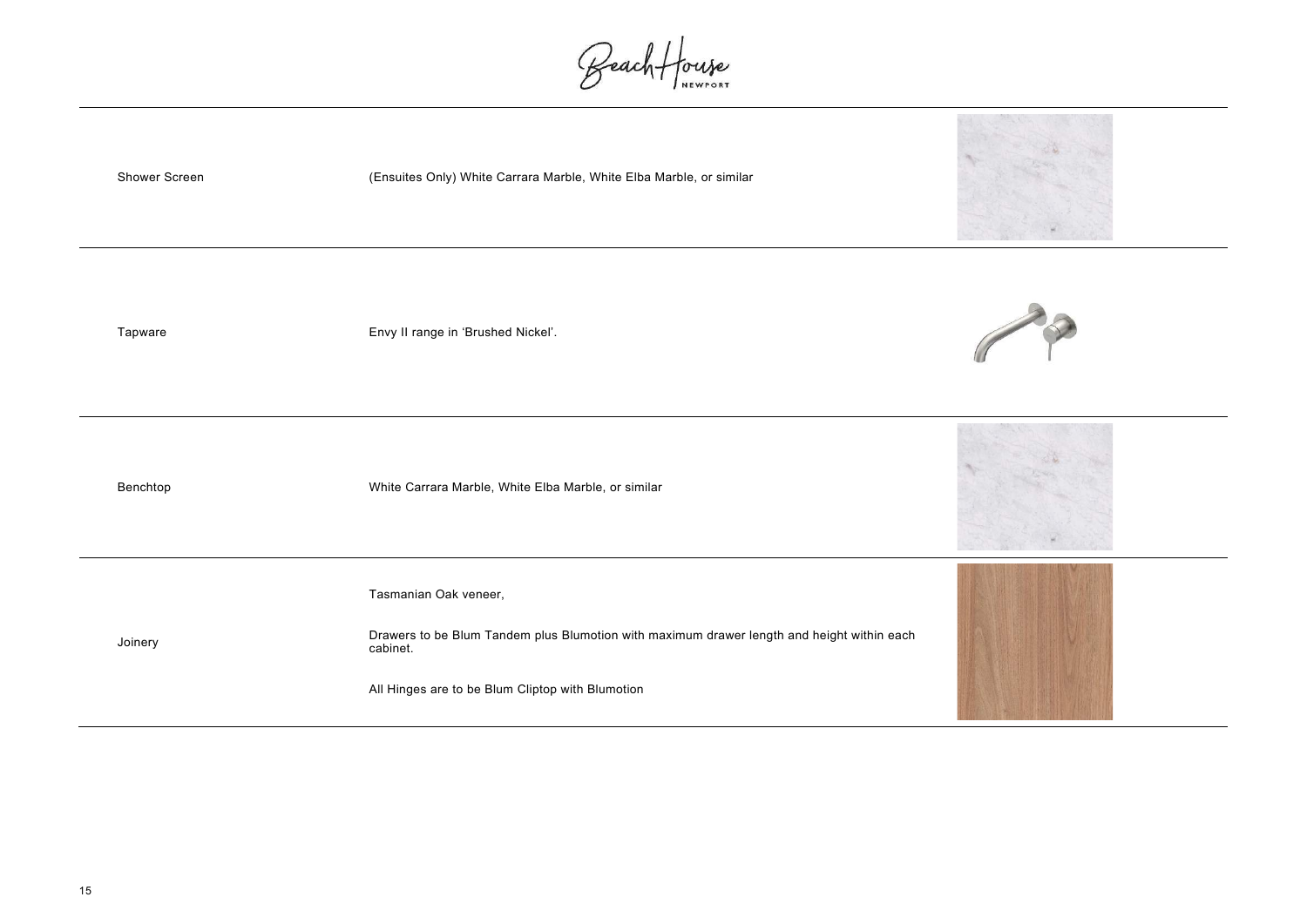







Beach House

White Carrara marble drawer fronts

Vanity Basin Quasar 600 Wall Basin – from Paris

Slim Under Counter Basin – from Parisi

Sanitaryware **Linfa Wall Faced Suite – from Parisi**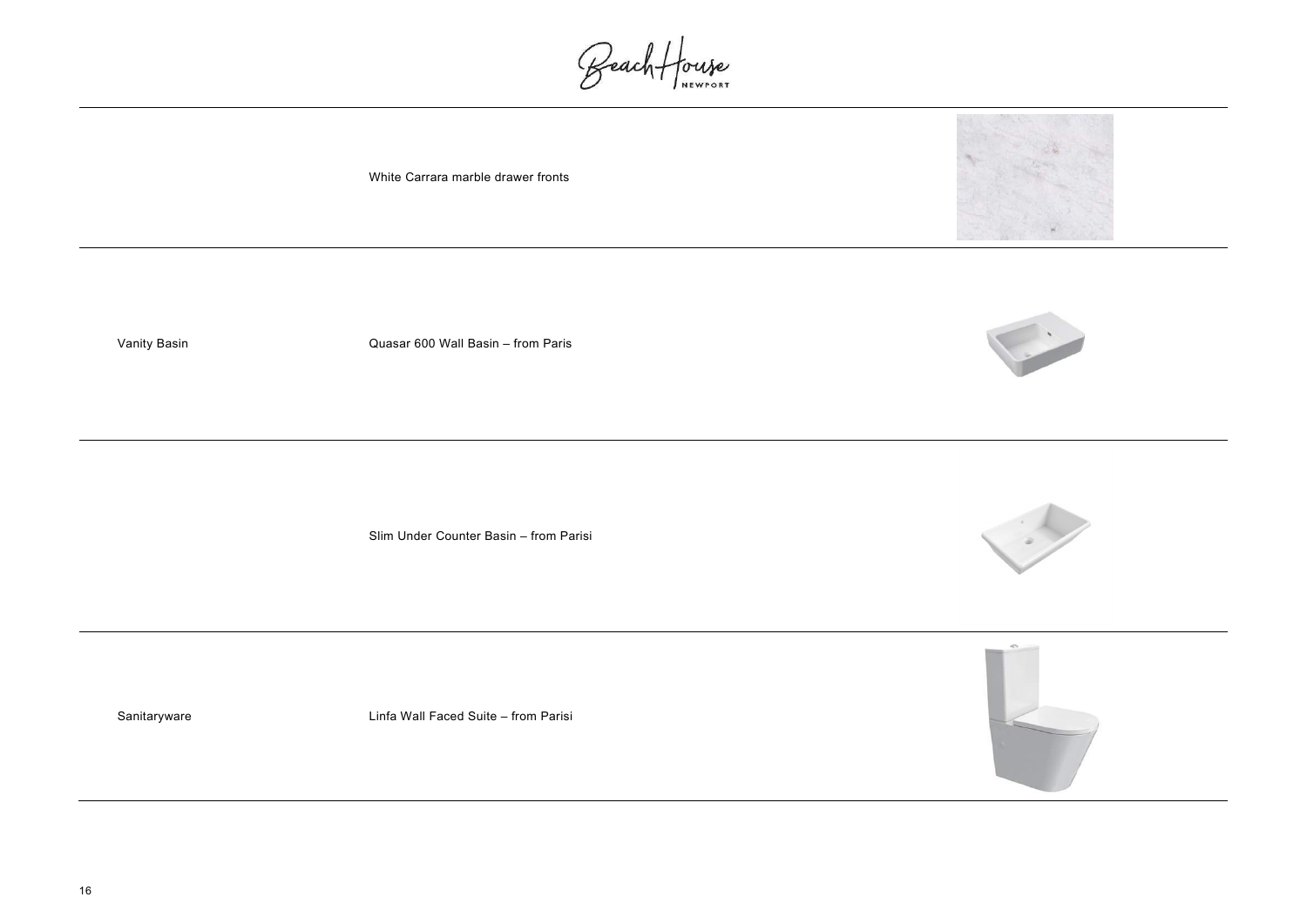

Beach House

Bath Elli Freestanding Bath – from Parisi

Services Electric underfloor heating (to main ensuites only), heated towel rails to selected bathrooms.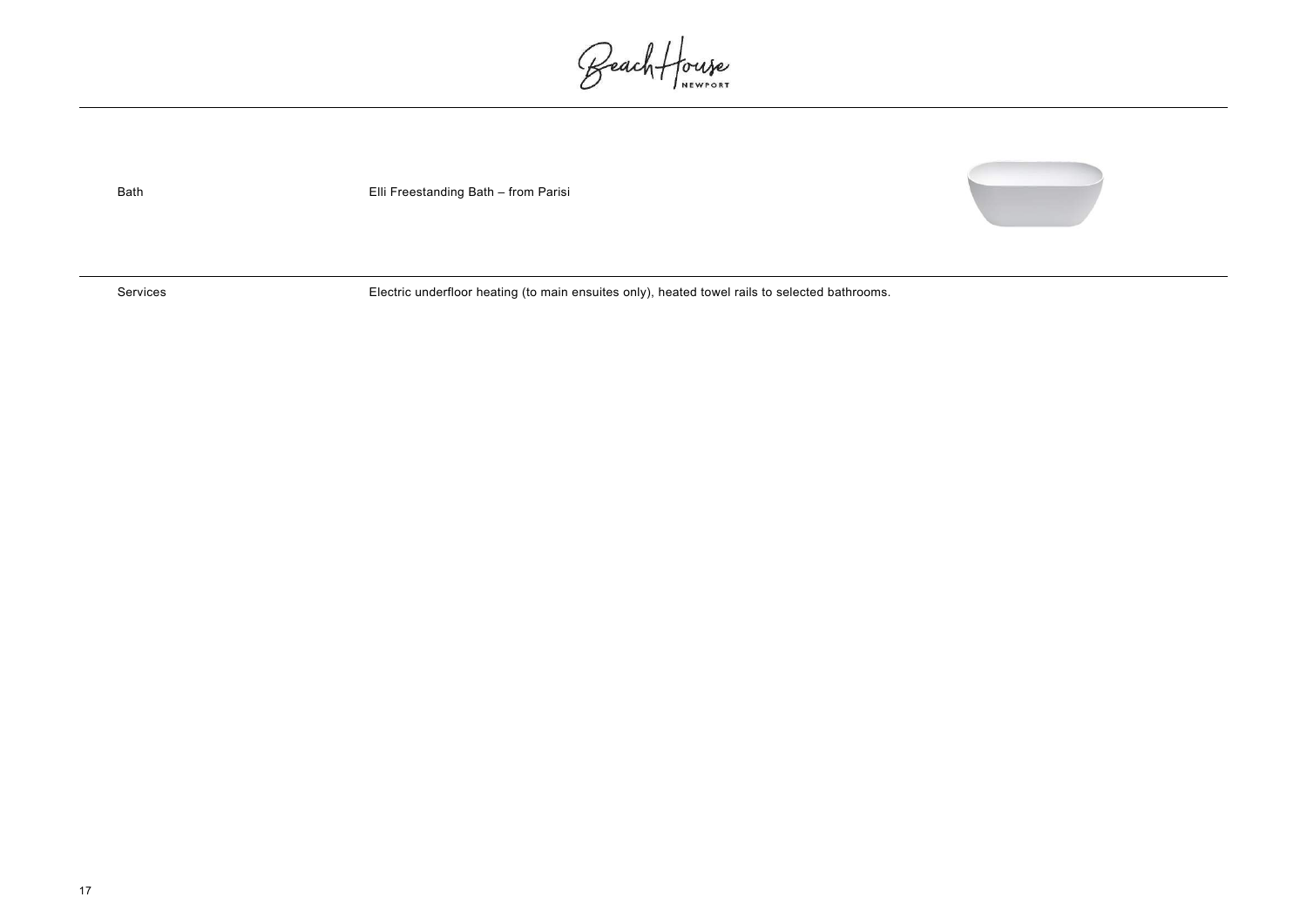Beach House

| <b>BEDROOMS</b> |                                                                                               |
|-----------------|-----------------------------------------------------------------------------------------------|
| Ceiling         | 10mm plasterboard with all joints taped and set and paint finish, colour to be Ceiling White. |
| <b>Skirting</b> | Flush 100 x 12mm painted timber, colour to match walls.                                       |
| Cornice         | Shadowline                                                                                    |
| Floors          | <b>COMPANY</b><br>Cavalier Bremworth 100% wool carpet, Pebble "Routeburn", or similar         |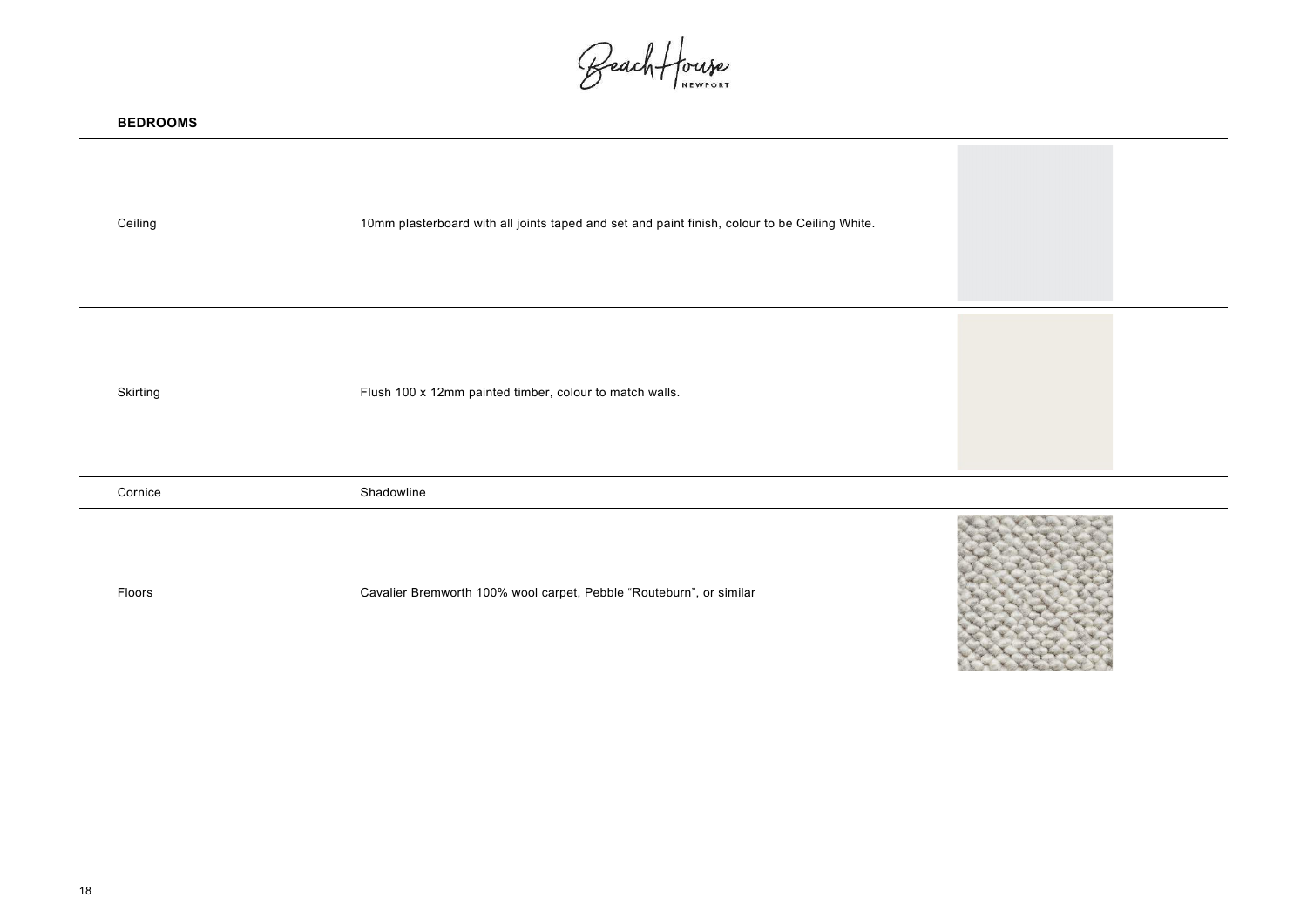

Joinery

Beach House

Tasmanian Oak timber veneer or similar.

Drawers to be Blum Tandem plus Blumotion with maximum drawer length and height within each cabinet.

All Hinges are to be Blum Cliptop with Blumotion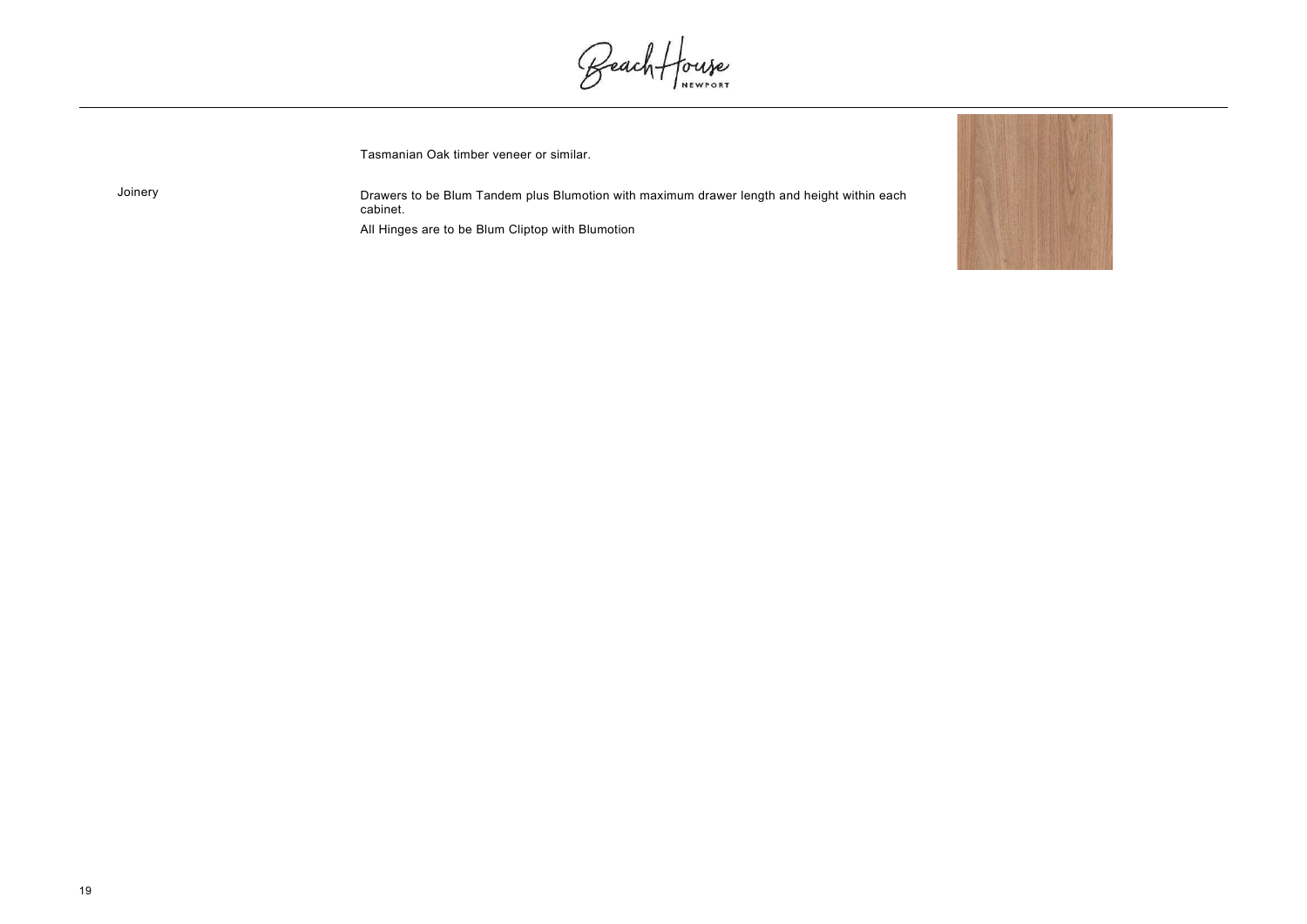

Beach House

| <b>LAUNDRY</b>      |                                                                                                                                                                                                                          |  |
|---------------------|--------------------------------------------------------------------------------------------------------------------------------------------------------------------------------------------------------------------------|--|
| Floors              | Stone: Champagne Grey Limestone, honed finish.<br>Nom 20mm thick selected stone tiles and waterproof membrane to wet areas. Provide Regupol acoustic<br>system to first floor apartments to manufacturer's instructions. |  |
| Ceilings            | 10mm MR plasterboard or 6mm Villaboard with all joints taped and set and paint finish. Colour to be<br>Ceiling White.                                                                                                    |  |
| Benchtop            | Caesarstone "Snow".                                                                                                                                                                                                      |  |
| <b>Laundry Sink</b> | Quadro Large Single Bowl Sink.                                                                                                                                                                                           |  |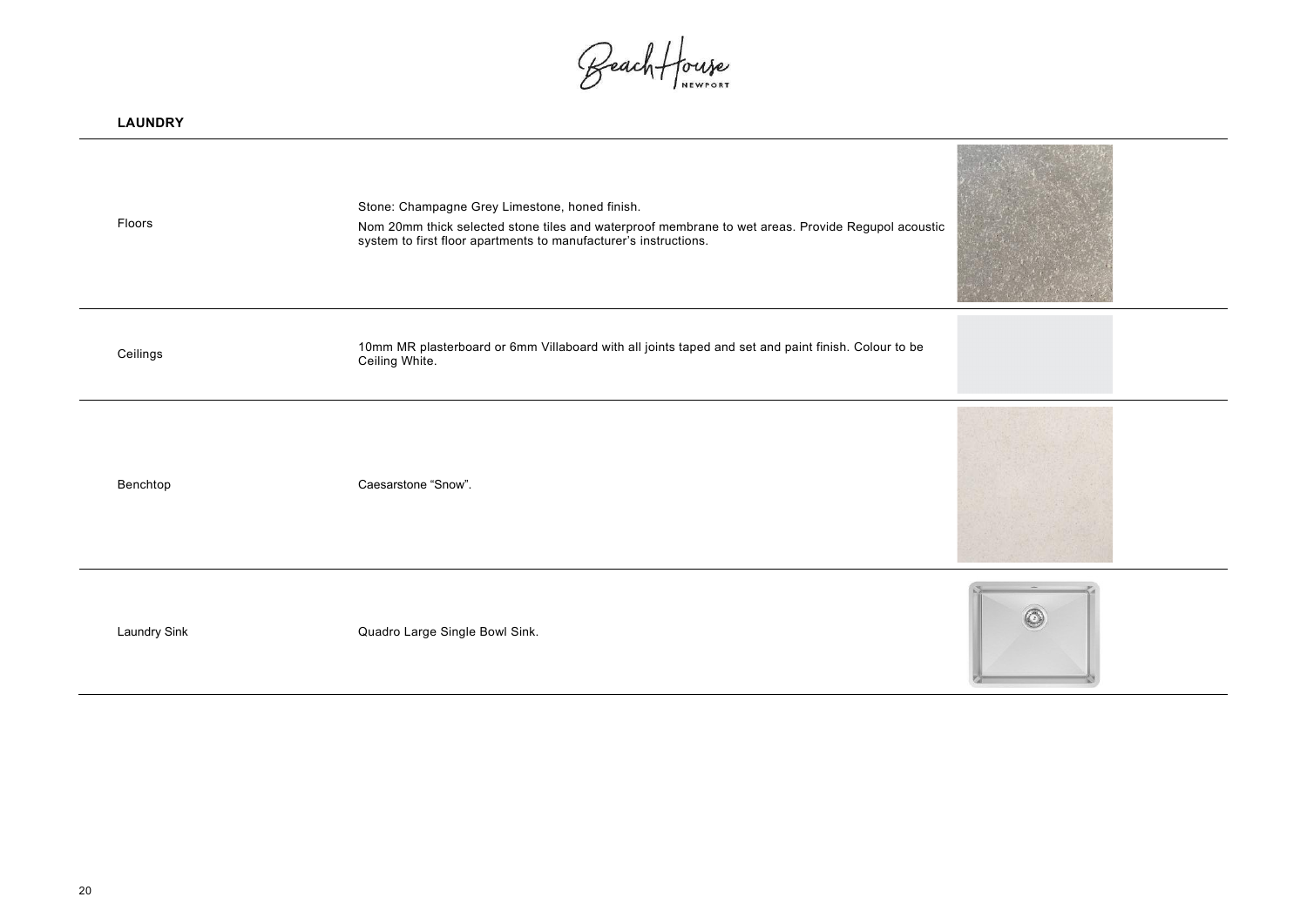

Beach House



Dryer **Miele – 7kg front load dryer** Miele – 7kg front load dryer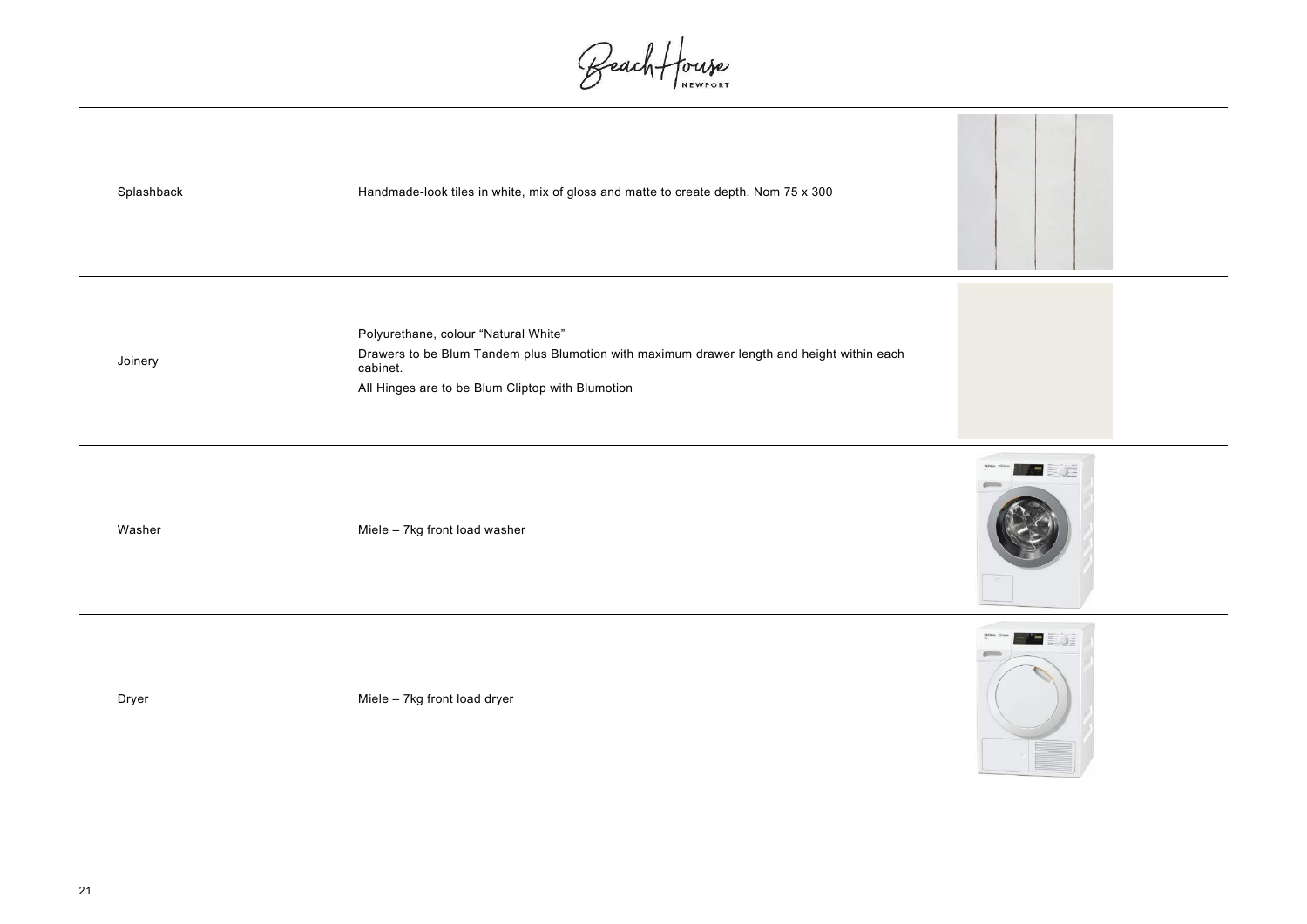

Beach House

## **SERVICES / ELECTRICAL**

| <b>Ceiling Fans</b>    | Ceiling fans to bedrooms and living areas - Big Ass Fans "Haiku" or similar. Colour to be black or white<br>depending on ceiling material.  |
|------------------------|---------------------------------------------------------------------------------------------------------------------------------------------|
| Switches etc           | Clipsal Saturn Zen Series, or Hager Silhouette                                                                                              |
| Intercom               | 2way video intercom system to each apartment connected to entry area.                                                                       |
| <b>Climate Control</b> | Zoned split system reverse cycle air conditioning system with package units to each apartment.<br>Condenser units to be located externally. |
| Lift                   | Easy Living Elevators Avanti 6 person X-10 lifts with side stacking doors, satin stainless steel lift walls<br>and DS5 finishes, or similar |
| Lighting               | LED downlights throughout. LED striplighting under joinery and over worksurfaces, pendants as<br>described elsewhere                        |
| <b>Hot Water</b>       | Central gas hot water system                                                                                                                |
| <b>Gas Outlets</b>     | Gas bayonet provided in living room, for optional gas cooktop and gas point for BBQ provided on<br>terraces                                 |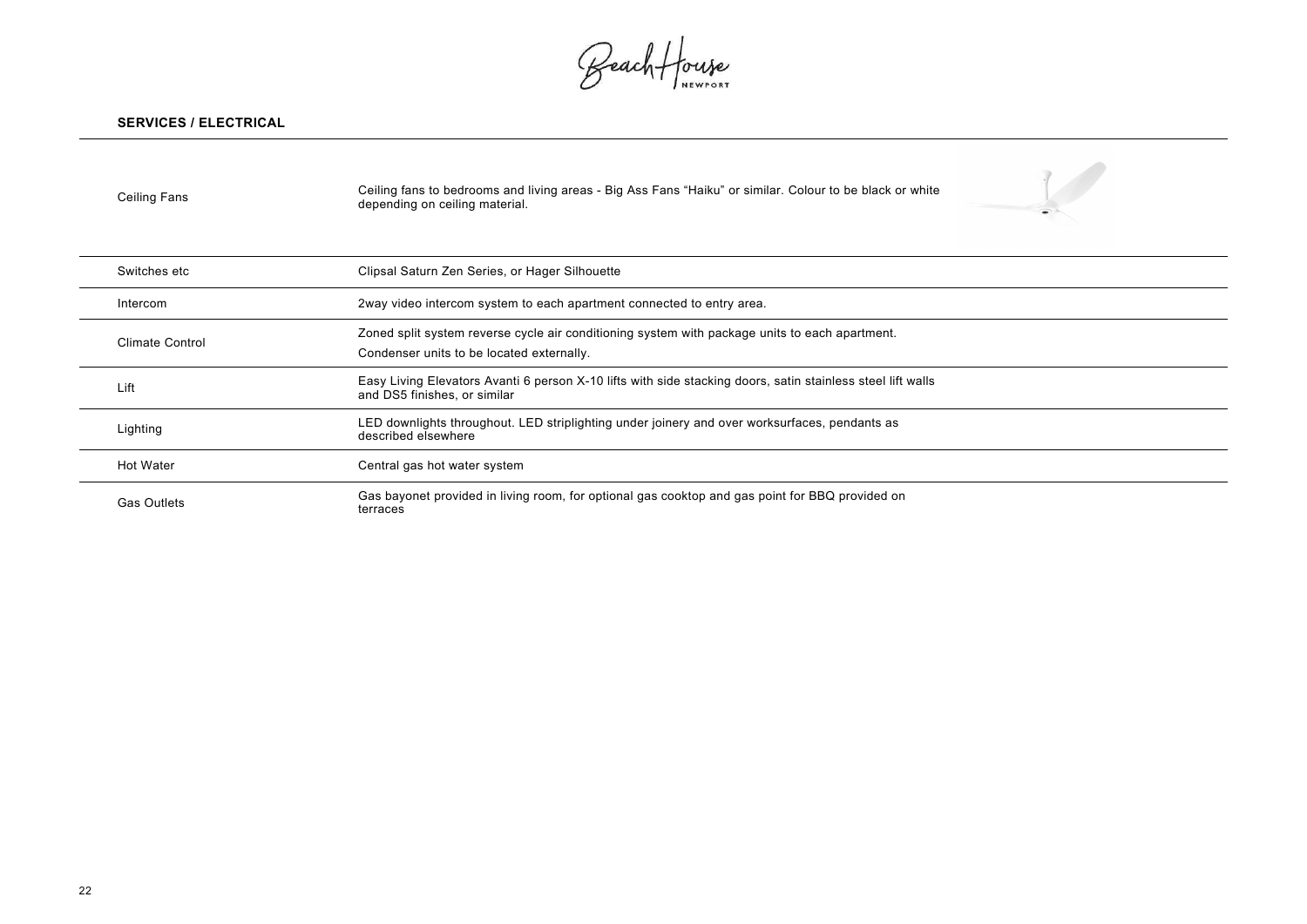Beach House

## **APARTMENT TERRACES**

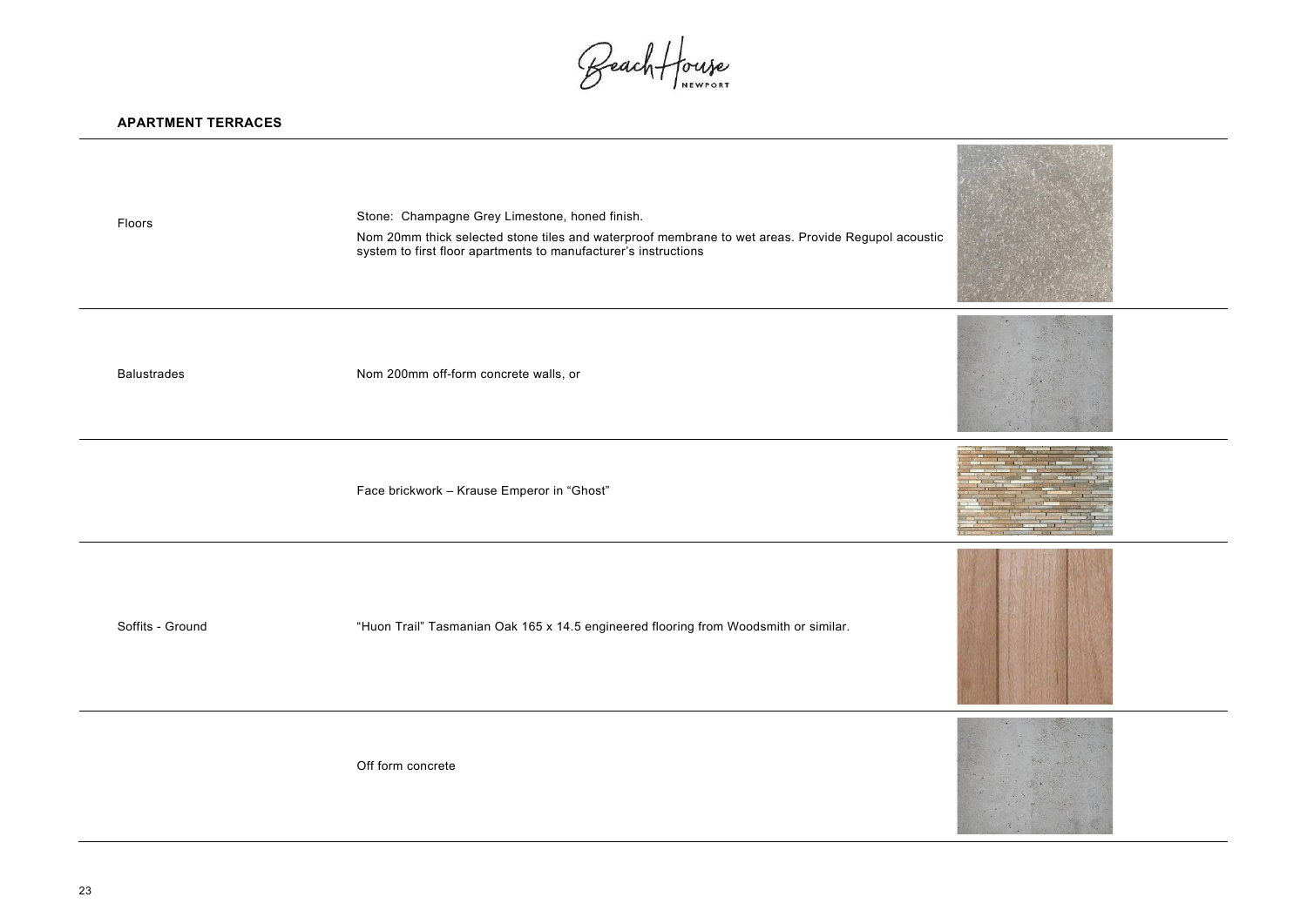24





Beach House

Soffits – First Floor

Exposed painted rafters

12mm lining boards, paint finish. Colour to be Natural White.

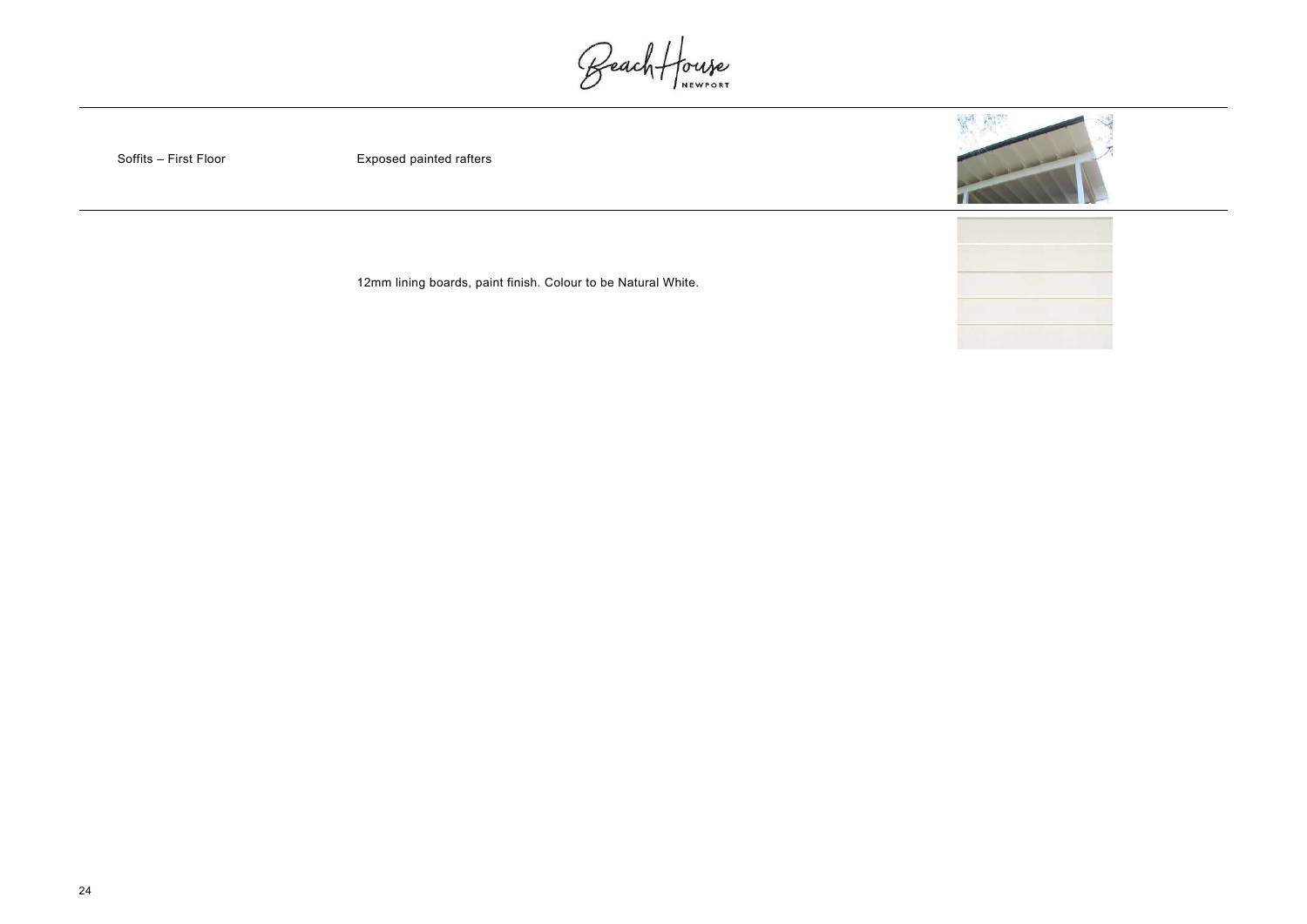**LIFT LOBBIES**



Beach House

| LILI LORRIES                       |                                                                                                                                                                                                                         |  |
|------------------------------------|-------------------------------------------------------------------------------------------------------------------------------------------------------------------------------------------------------------------------|--|
| Walls                              | Cavity brickwork walls with feature bricks to external skin - Krause Emperor "Ghost"                                                                                                                                    |  |
|                                    | Off-form concrete walls                                                                                                                                                                                                 |  |
| Floors - lift lobbys, pathways etc | Stone: Champagne Grey Limestone, honed finish.<br>Nom 20mm thick selected stone tiles and waterproof membrane to wet areas. Provide Regupol acoustic<br>system to first floor apartments to manufacturer's instructions |  |
| Soffits - first floor              | Off-form concrete                                                                                                                                                                                                       |  |

"Huon Trail" Tasmanian Oak 165 x 14.5 engineered flooring from Woodsmith or similar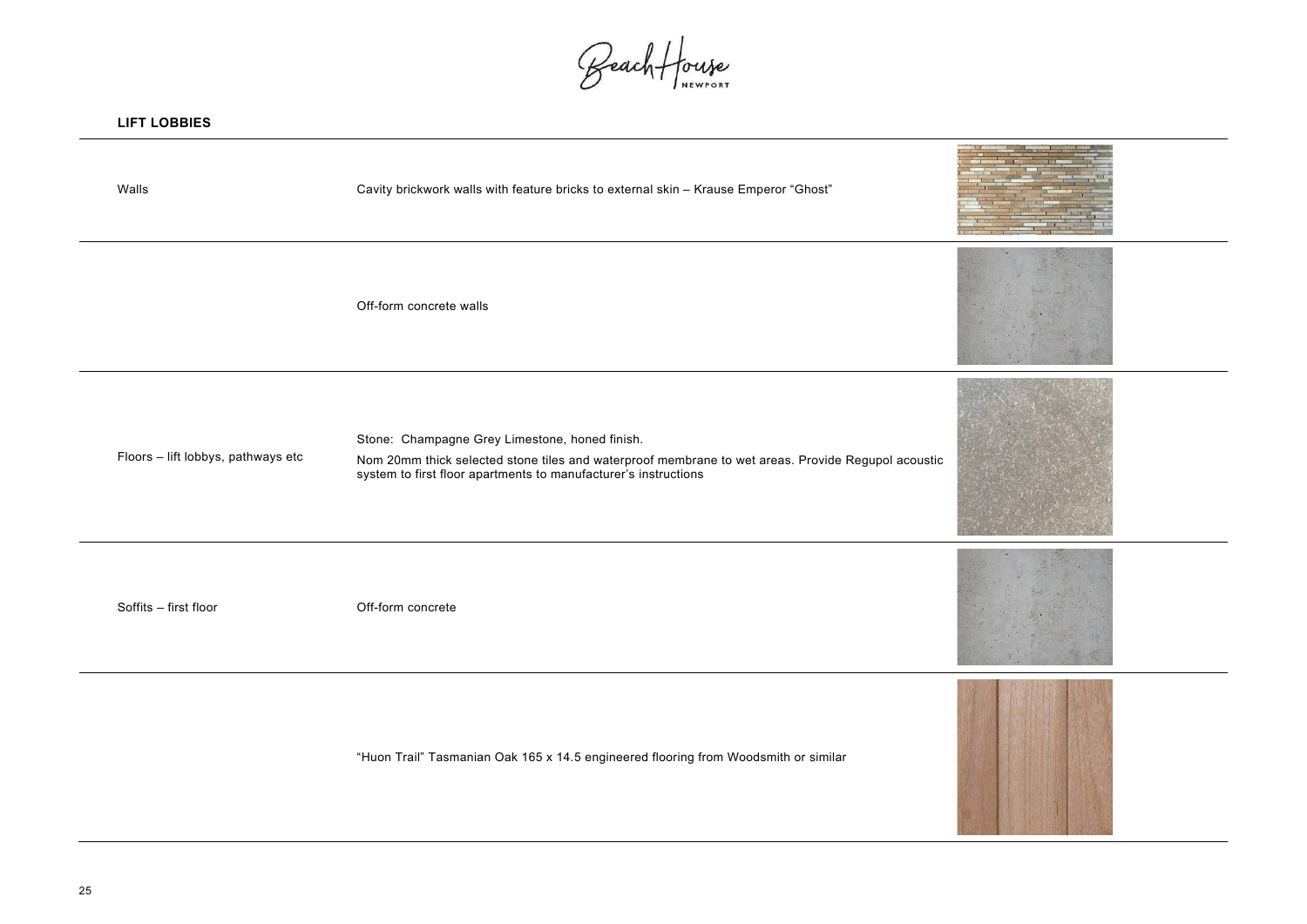

Beach House

| Soffits - first floor | 12mm lining boards, paint finish. Colour to be Natural White.                                                                                                                                  |
|-----------------------|------------------------------------------------------------------------------------------------------------------------------------------------------------------------------------------------|
|                       |                                                                                                                                                                                                |
| Gates                 | Fabricated aluminium gates with nom. 75 x 6 angle frame and 75 x 6 vertical balusters at 100mm<br>centres with 25um white anodised finish. Provide electronic strike and rebated mortice lock. |
| <b>Screens</b>        | Lower level courtyards to be screened with solid or perforated brickwork - Krause Emperor "Ghost"                                                                                              |
| <b>Stairs</b>         | Stone: Champagne Grey Limestone, honed finish. Nom 20mm thick selected stone tiles to treads and<br>risers.                                                                                    |
|                       | Lower landing and treads, to be brickwork - Krause Emperor "Ghost"                                                                                                                             |
| Garage                | All dividing walls to garages are to be solid. Garage doors to be provided to entry of basement, and to<br>individual garage spaces. The doors will be ventilated as required.                 |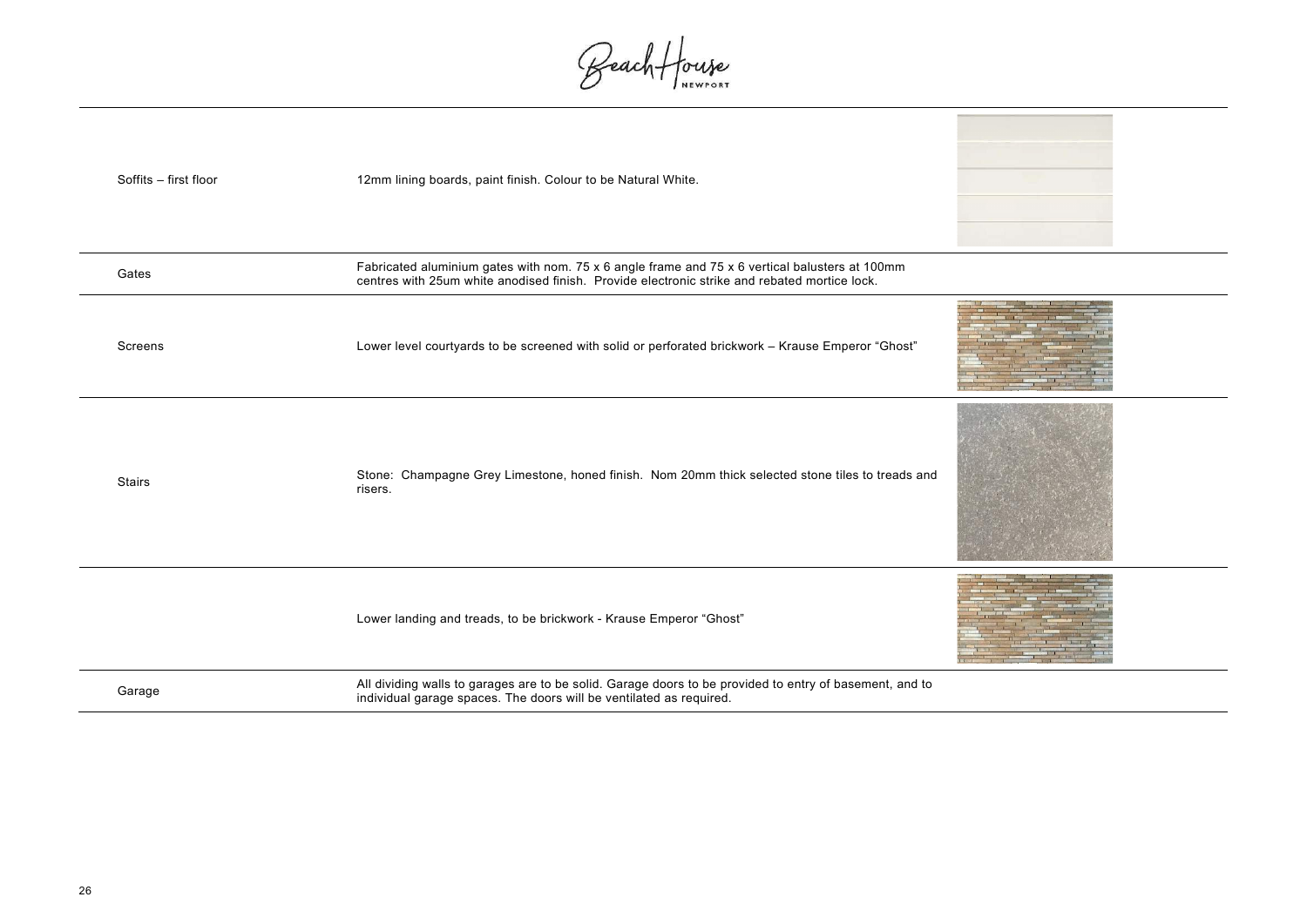Beach House

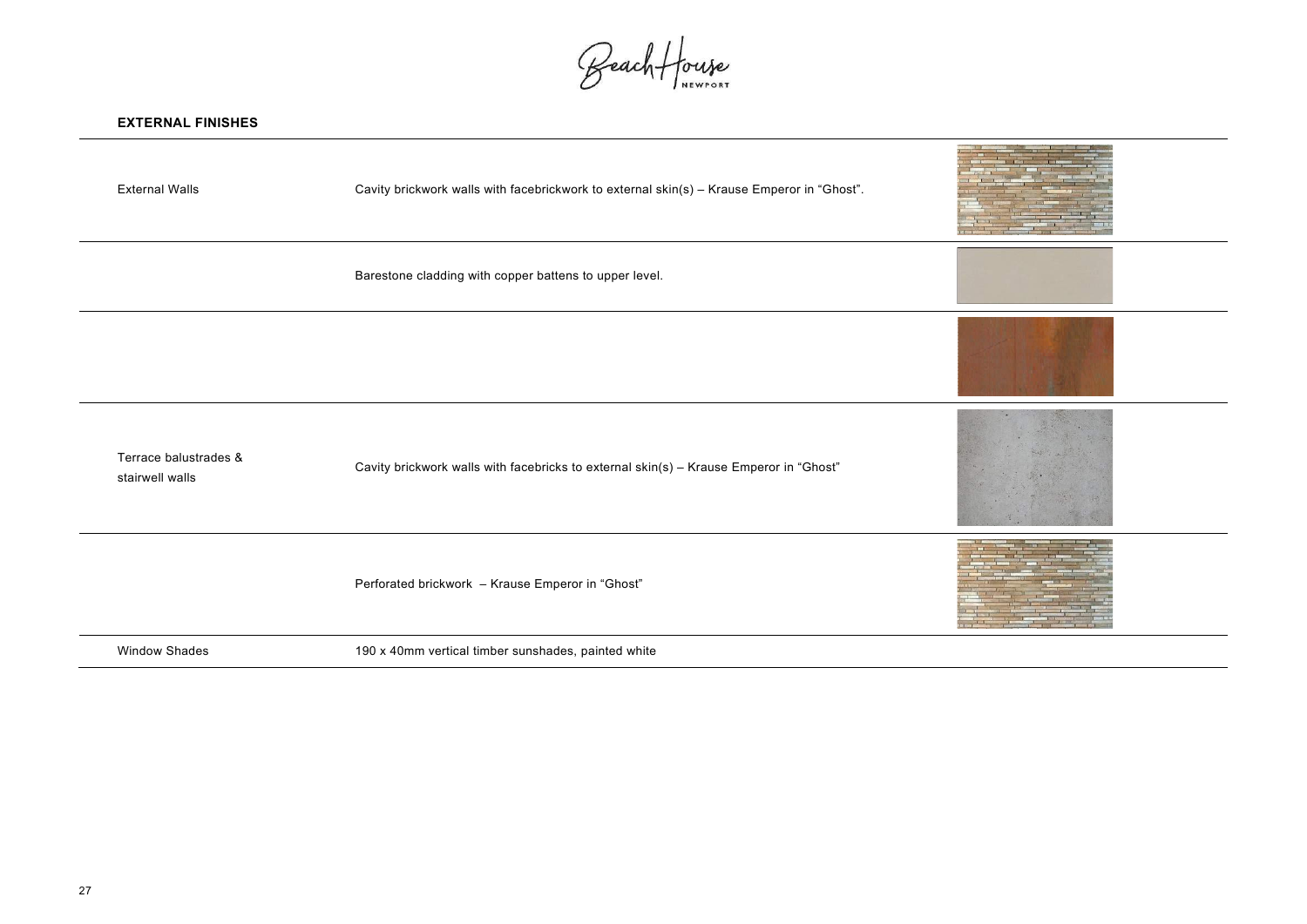Eaves

Beach House



12mm lining boards, paint finish. Colour to be Natural White

Garden walls 100mm rock faced ashlar sandstone cladding to front garden wall

Timber Batten fencing

Driveway **Example 20** Reinforced Concrete with exposed aggregate finish to new entry areas